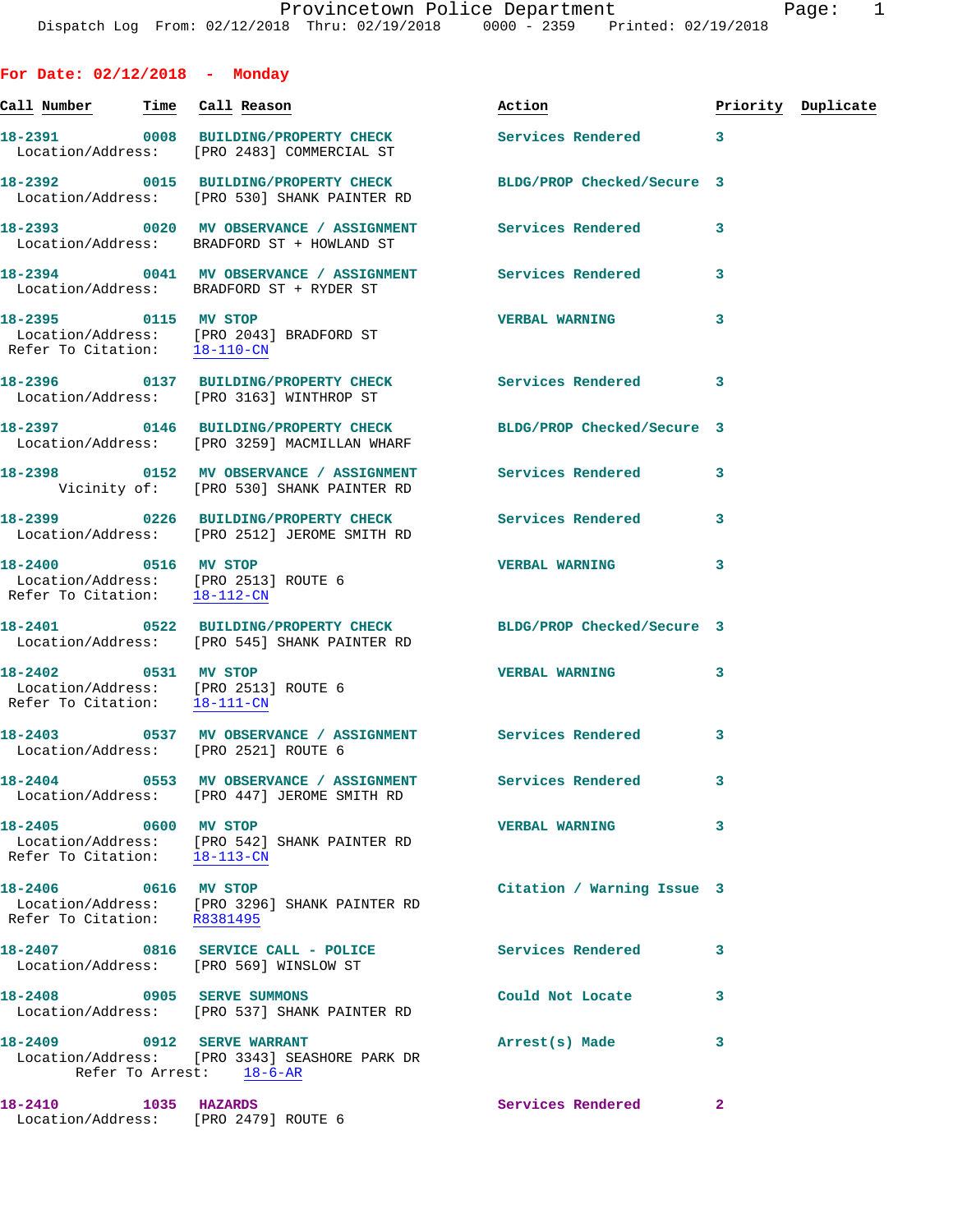|                                  | Provincetown Police Department<br>Dispatch Log From: 02/12/2018 Thru: 02/19/2018 0000 - 2359 Printed: 02/19/2018 |                            |                |
|----------------------------------|------------------------------------------------------------------------------------------------------------------|----------------------------|----------------|
|                                  | 18-2411 1229 FOLLOW UP<br>Location/Address: [PRO 542] SHANK PAINTER RD                                           | Services Rendered          | $\mathbf{2}$   |
|                                  | 18-2413 1349 MEDICAL EMERGENCY<br>Location/Address: [PRO 440] HARRY KEMP WAY                                     | Transported to Hospital    | 1              |
|                                  | 18-2415 1354 LARCENY / FORGERY / FRAUD FOLLOW UP<br>Location/Address: [PRO 1016] NELSON AVE                      |                            | $\overline{a}$ |
|                                  | 18-2416 1418 ASSIST DEPARTMENT / MUTUAL AID Services Rendered<br>Location/Address: [PRO 1892] SHANK PAINTER RD   |                            | 3              |
|                                  | 18-2418 1527 MEDICAL EMERGENCY<br>Location/Address: [PRO 658] MOZART AVE                                         | Transported to Hospital    | 1              |
|                                  | 18-2419 1535 ASSIST DEPARTMENT / MUTUAL AID Services Rendered<br>Location/Address: [PRO 1892] SHANK PAINTER RD   |                            | 3              |
|                                  | 18-2420 1539 PARK, WALK & TALK<br>Location/Address: [PRO 105] COMMERCIAL ST                                      | Services Rendered          | $\overline{a}$ |
|                                  | 18-2421 1628 HARASSMENT / THREATS SPOKEN TO<br>Location/Address: [PRO 970] KINGS WAY                             |                            | $\overline{2}$ |
|                                  | 18-2422 1704 MV OBSERVANCE / ASSIGNMENT Services Rendered<br>Location/Address: SHANK PAINTER RD + BRADFORD ST    |                            | 3              |
| Location/Address: BRADFORD ST    | 18-2424 1823 MEDICAL EMERGENCY                                                                                   | Transported to Hospital    | 1              |
|                                  | 18-2425 1839 BUILDING/PROPERTY CHECK<br>Location/Address: [PRO 519] RACE POINT RD                                | BLDG/PROP Checked/Secure 3 |                |
|                                  | 18-2428 1926 BUILDING/PROPERTY CHECK<br>Location/Address: [PRO 182] COMMERCIAL ST                                | BLDG/PROP Checked/Secure 3 |                |
|                                  | 18-2429 2009 MEDICAL EMERGENCY<br>Location/Address: [PRO 3222] ALDEN ST                                          | Transported to Hospital 1  |                |
|                                  | 18-2431 2144 MV OBSERVANCE / ASSIGNMENT Services Rendered<br>Location/Address: [PRO 4041] BRADFORD ST            |                            | 3              |
| Location/Address: BRADFORD ST    | 18-2432 2216 BUILDING/PROPERTY CHECK BLDG/PROP Checked/Secure 3                                                  |                            |                |
| For Date: $02/13/2018$ - Tuesday |                                                                                                                  |                            |                |
|                                  | 18-2433 0056 BUILDING/PROPERTY CHECK<br>Location/Address: [PRO 3259] MACMILLAN WHARF                             | <b>Services Rendered</b>   | 3              |
|                                  | 18-2434 0058 MV OBSERVANCE / ASSIGNMENT Services Rendered<br>Location/Address: BRADFORD ST + RYDER ST            |                            | 3              |
|                                  | 18-2435 0126 BUILDING/PROPERTY CHECK<br>Location/Address: [PRO 3296] SHANK PAINTER RD                            | BLDG/PROP Checked/Secure 3 |                |
|                                  | 18-2436 0128 BUILDING/PROPERTY CHECK<br>Location/Address: [PRO 1778] SHANK PAINTER RD                            | BLDG/PROP Checked/Secure 3 |                |
|                                  | 18-2437 0133 MV OBSERVANCE / ASSIGNMENT<br>Location/Address: HOWLAND ST + BRADFORD ST                            | No Action Required         | 3              |
|                                  | 18-2438 0140 BUILDING/PROPERTY CHECK<br>Location/Address: [PRO 3430] COMMERCIAL ST                               | Services Rendered          | 3              |
|                                  | 18-2439 0146 BUILDING/PROPERTY CHECK<br>Location/Address: [PRO 2977] COMMERCIAL ST                               | Services Rendered          | 3              |
|                                  | 18-2440 0213 BUILDING/PROPERTY CHECK                                                                             | BLDG/PROP Checked/Secure 3 |                |

Location/Address: [PRO 444] HIGH POLE HILL

 $Page: 2$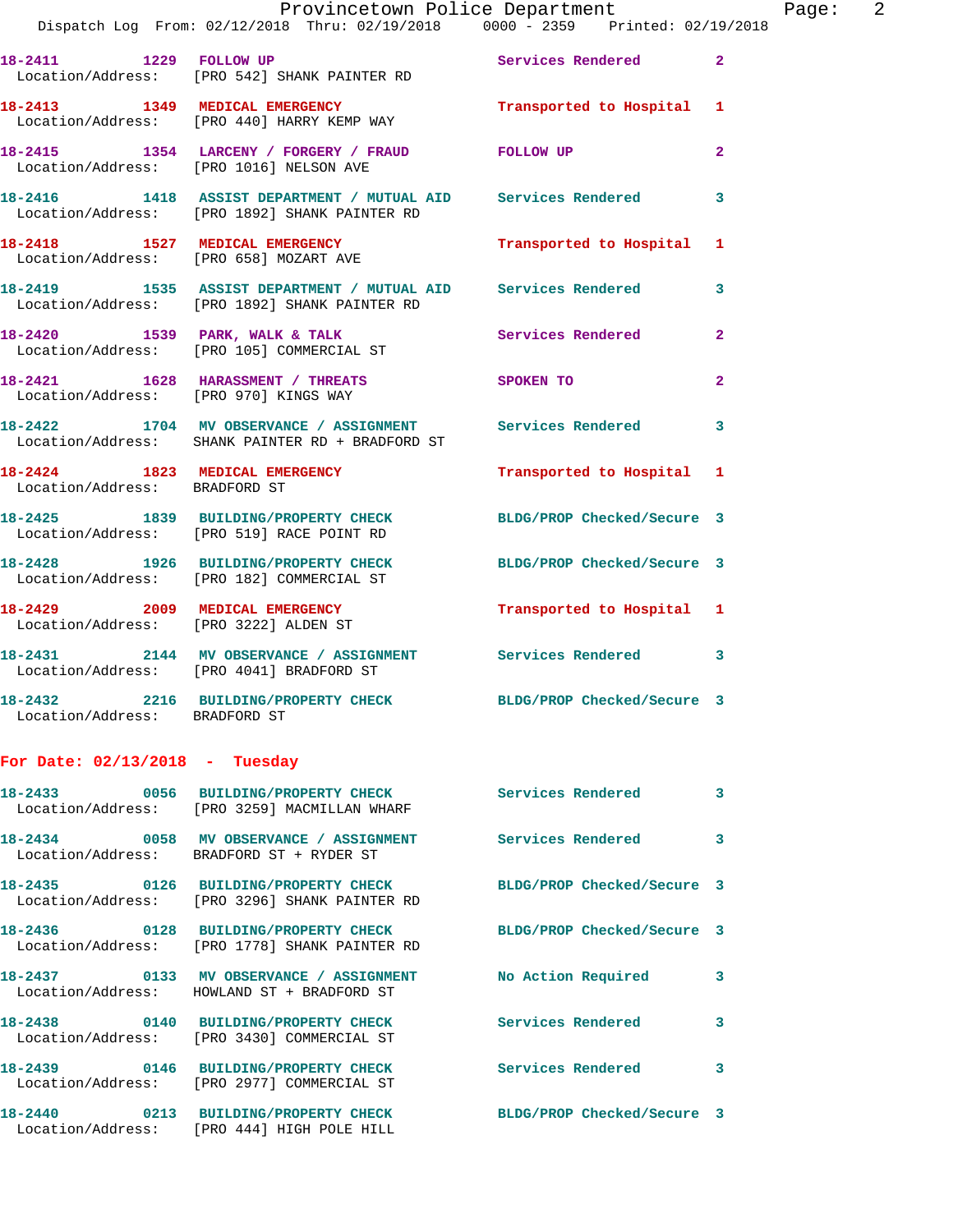|                                                                                              | 18-2441 0230 MV OBSERVANCE / ASSIGNMENT Services Rendered 3<br>Location/Address: [PRO 530] SHANK PAINTER RD |                             |                         |
|----------------------------------------------------------------------------------------------|-------------------------------------------------------------------------------------------------------------|-----------------------------|-------------------------|
| Location/Address: [PRO 2520] PRINCE ST                                                       | 18-2442 0419 BUILDING/PROPERTY CHECK                                                                        | BLDG/PROP Checked/Secure 3  |                         |
| Location/Address: [PRO 3440] ROUTE 6                                                         | 18-2494 0502 MV OBSERVANCE / ASSIGNMENT Services Rendered                                                   |                             | $\overline{\mathbf{3}}$ |
|                                                                                              | 18-2443 0802 MV OBSERVANCE / ASSIGNMENT<br>Location/Address: [PRO 525] COMMERCIAL ST                        | <b>Services Rendered</b>    | $\mathbf{3}$            |
| Location/Address: [PRO 569] WINSLOW ST                                                       | 18-2444 0815 SERVICE CALL - POLICE                                                                          | <b>Services Rendered</b>    | 3                       |
| Location/Address: NELSON AVE                                                                 | 18-2446 0847 BUILDING/PROPERTY CHECK Services Rendered                                                      |                             | 3                       |
| Location/Address: [PRO 2513] ROUTE 6                                                         | 18-2448 0907 MV OBSERVANCE / ASSIGNMENT Services Rendered                                                   |                             | 3                       |
| 18-2449 0927 MV STOP<br>Location/Address: [PRO 2521] ROUTE 6<br>Refer To Citation: 18-114-CN |                                                                                                             | <b>VERBAL WARNING</b>       | 3                       |
|                                                                                              | 18-2450 0933 PROPERTY DAMAGE<br>Location/Address: [PRO 444] HIGH POLE HILL                                  | Unfounded                   | 3                       |
| 18-2451 1011 ASSIST CITIZEN                                                                  | Location/Address: [PRO 442] HARRY KEMP WAY                                                                  | <b>Services Rendered</b>    | 3                       |
| 18-2452 1027 MV HIT & RUN                                                                    | Location/Address: [PRO 2512] JEROME SMITH RD                                                                | SPOKEN TO                   | $\overline{a}$          |
|                                                                                              | 18-2453 1244 BUILDING/PROPERTY CHECK<br>Location/Address: [PRO 1638] COMMERCIAL ST                          | BLDG/PROP Checked/Secure 3  |                         |
|                                                                                              | 18-2454 1246 SERVE PROTECTION ORDER<br>Location/Address: [PRO 542] SHANK PAINTER RD                         | <b>Services Rendered</b>    | $\mathbf{2}$            |
| 18-2455 1258 SUSPICIOUS ACTIVITY<br>Location/Address: [PRO 59] BRADFORD ST                   |                                                                                                             | <b>GONE ON ARRIVAL</b>      | $\mathbf{2}$            |
| 1411 ANIMAL CALL<br>18-2457                                                                  | Location/Address: [PRO 331] COMMERCIAL ST                                                                   | <b>Services Rendered 22</b> |                         |
| 18-2458 1417 MV STOP<br>Location/Address: [PRO 2521] ROUTE 6<br>Refer To Citation: R7274490  |                                                                                                             | Citation / Warning Issue 3  |                         |
|                                                                                              | Location/Address: [PRO 4093] OLD COLONY WAY                                                                 | <b>Services Rendered</b>    | $\mathbf{3}$            |
| Location/Address: [PRO 569] WINSLOW ST                                                       | 18-2460 1458 SERVICE CALL - POLICE                                                                          | Services Rendered 3         |                         |
|                                                                                              | 18-2462 1536 COMPLAINT - GENERAL<br>Location/Address: [PRO 2638] COMMERCIAL ST                              | SPOKEN TO                   | 3                       |
|                                                                                              | 18-2463 1558 MEDICAL EMERGENCY<br>Location/Address: [PRO 440] HARRY KEMP WAY                                | Transported to Hospital 1   |                         |
| Location/Address: [PRO 3440] ROUTE 6                                                         | 18-2464 1636 MV OBSERVANCE / ASSIGNMENT Services Rendered                                                   |                             | $\mathbf{3}$            |
|                                                                                              | 18-2465 1655 ALARM - GENERAL<br>Location/Address: [PRO 4041] BRADFORD ST                                    | False Alarm                 | 1                       |
| 18-2470 1806 MV STOP                                                                         | Location/Address: [PRO 1733] SHANK PAINTER RD                                                               | <b>VERBAL WARNING</b>       | $\mathbf{3}$            |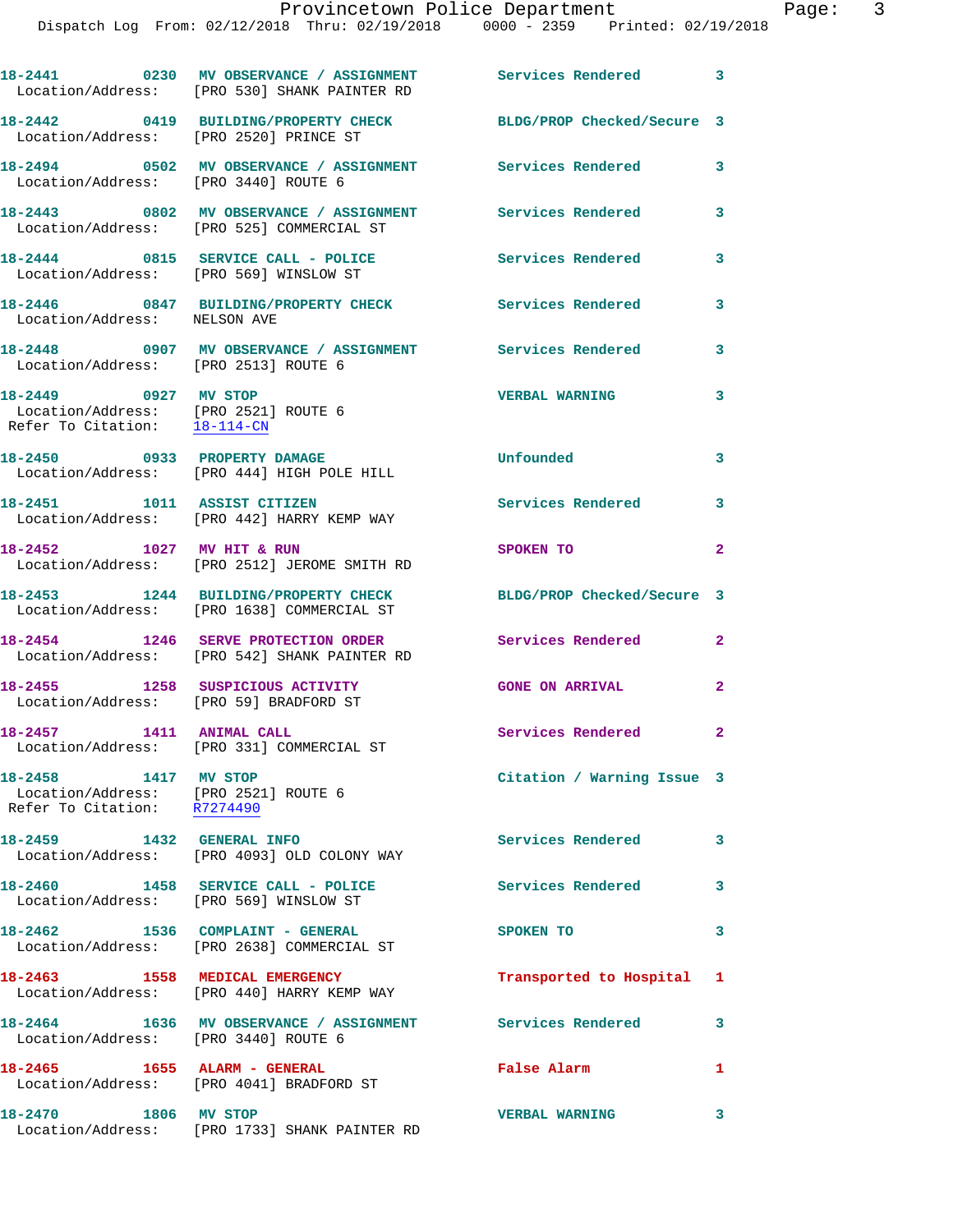|                                         | Dispatch Log From: 02/12/2018 Thru: 02/19/2018 0000 - 2359 Printed: 02/19/2018                                    | Provincetown Police Department | Page: 4        |
|-----------------------------------------|-------------------------------------------------------------------------------------------------------------------|--------------------------------|----------------|
| Refer To Citation: 18-115-CN            |                                                                                                                   |                                |                |
|                                         | 18-2469 1807 MV OBSERVANCE / ASSIGNMENT Services Rendered 3<br>Location/Address: [PRO 1784] SHANK PAINTER RD      |                                |                |
|                                         | 18-2471 1807 ANIMAL CALL<br>Location/Address: [PRO 1627] COMMERCIAL ST                                            | Services Rendered              | $\overline{2}$ |
| Location/Address: [PRO 94] BRADFORD ST  | 18-2467 1809 BUILDING/PROPERTY CHECK Services Rendered 3                                                          |                                |                |
|                                         | 18-2472 1840 BUILDING/PROPERTY CHECK BLDG/PROP Checked/Secure 3<br>Location/Address: [PRO 75] CAPTAIN BERTIES WAY |                                |                |
| 18-2473 1959 ALARM - GENERAL            | Location/Address: [PRO 208] COMMERCIAL ST                                                                         | False Alarm <b>Example 2</b>   | 1              |
|                                         | 18-2474 2015 MV STOP<br>Location/Address: [PRO 2577] BRADFORD ST<br>Refer To Citation: 18-116-CN                  | <b>VERBAL WARNING</b>          | 3              |
|                                         | 18-2477 2055 BUILDING/PROPERTY CHECK Services Rendered<br>Location/Address: [PRO 516] RACE POINT RD               |                                | 3              |
|                                         | 18-2475 2057 BUILDING/PROPERTY CHECK BLDG/PROP Checked/Secure 3<br>Location/Address: [PRO 444] HIGH POLE HILL     |                                |                |
|                                         | 18-2476 2100 MV OBSERVANCE / ASSIGNMENT Services Rendered<br>Location/Address: HIGH POLE HILL + BRADFORD ST       |                                | $\mathbf{3}$   |
|                                         | 18-2478 2102 BUILDING/PROPERTY CHECK Services Rendered 3<br>Location/Address: [PRO 515] RACE POINT RD             |                                |                |
|                                         | 18-2479 2109 BUILDING/PROPERTY CHECK Services Rendered<br>Location/Address: [PRO 517] RACE POINT RD               |                                | 3              |
| Location/Address: [PRO 1665] CONWELL ST | 18-2480 2135 BUILDING/PROPERTY CHECK Services Rendered 3                                                          |                                |                |
|                                         | 18-2481 2200 BUILDING/PROPERTY CHECK BLDG/PROP Checked/Secure 3<br>Location/Address: [PRO 3609] COMMERCIAL ST     |                                |                |
|                                         | 18-2482 2209 BUILDING/PROPERTY CHECK<br>Location/Address: [PRO 519] RACE POINT RD                                 | BLDG/PROP Checked/Secure 3     |                |
|                                         | 18-2483 2217 BUILDING/PROPERTY CHECK BLDG/PROP Checked/Secure 3<br>Location/Address: [PRO 530] SHANK PAINTER RD   |                                |                |
| For Date: $02/14/2018$ - Wednesday      |                                                                                                                   |                                |                |
|                                         | 18-2484 0018 BUILDING/PROPERTY CHECK Services Rendered 3<br>Location/Address: [PRO 3430] COMMERCIAL ST            |                                |                |
|                                         | 18-2488 0029 BUILDING/PROPERTY CHECK Services Rendered 3<br>Location/Address: [PRO 2483] COMMERCIAL ST            |                                |                |
|                                         | 18-2485 		 0033 BUILDING/PROPERTY CHECK 		 Services Rendered<br>Location/Address: [PRO 3259] MACMILLAN WHARF      |                                | 3              |
|                                         | 18-2486 0033 BUILDING/PROPERTY CHECK BLDG/PROP Checked/Secure 3<br>Location/Address: [PRO 530] SHANK PAINTER RD   |                                |                |
|                                         | 18-2487 0036 BUILDING/PROPERTY CHECK BLDG/PROP Checked/Secure 3<br>Location/Address: [PRO 1646] WINSLOW ST        |                                |                |
|                                         | 18-2489 		 0040 MV OBSERVANCE / ASSIGNMENT Services Rendered 3<br>Location/Address: BRADFORD ST + RYDER ST        |                                |                |
|                                         | 18-2490 0124 BUILDING/PROPERTY CHECK Services Rendered<br>Location/Address: [PRO 2977] COMMERCIAL ST              |                                | 3              |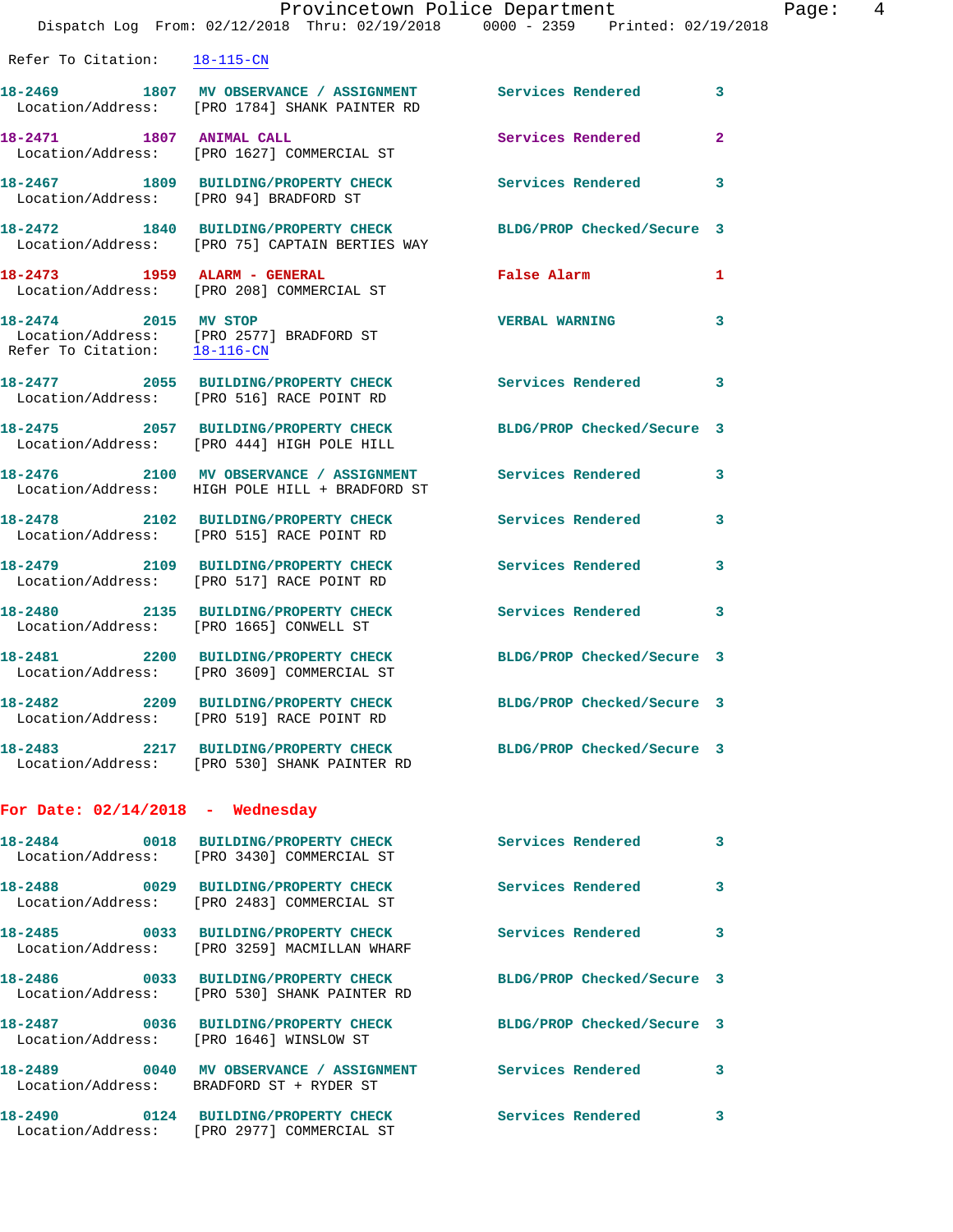|                                                      | 18-2491 0131 MV OBSERVANCE / ASSIGNMENT Services Rendered 3<br>Location/Address: BRADFORD ST + HOWLAND ST        |                            |                         |
|------------------------------------------------------|------------------------------------------------------------------------------------------------------------------|----------------------------|-------------------------|
| Location/Address: ROUTE 6                            | 18-2492 		 0204 MV OBSERVANCE / ASSIGNMENT Services Rendered                                                     |                            | 3                       |
|                                                      | 18-2493 0259 BUILDING/PROPERTY CHECK<br>Location/Address: [PRO 357] COMMERCIAL ST                                | BLDG/PROP Checked/Secure 3 |                         |
|                                                      | 18-2495 0407 BUILDING/PROPERTY CHECK<br>Location/Address: [PRO 521] ROUTE 6                                      | BLDG/PROP Checked/Secure 3 |                         |
|                                                      | Location/Address: [PRO 3440] ROUTE 6                                                                             |                            | 3                       |
|                                                      | 18-2497 0549 MV OBSERVANCE / ASSIGNMENT<br>Location/Address: SHANK PAINTER RD + ROUTE 6                          | No Action Required         | 3                       |
| 18-2498 0613 MV STOP<br>Refer To Citation: 18-117-CN | Location/Address: [PRO 2490] PROVINCELANDS RD                                                                    | <b>VERBAL WARNING</b>      | 3                       |
|                                                      | 18-2499 0655 ALARM - GENERAL<br>Location/Address: [PRO 182] COMMERCIAL ST                                        | False Alarm                | $\mathbf{1}$            |
|                                                      | 18-2500 0804 MV OBSERVANCE / ASSIGNMENT Services Rendered<br>Location/Address: [PRO 3430] COMMERCIAL ST          |                            | 3                       |
|                                                      | 18-2501 0811 SERVICE CALL - POLICE<br>Location/Address: [PRO 569] WINSLOW ST                                     | Services Rendered          | $\mathbf{3}$            |
|                                                      | 18-2502 0855 PARK, WALK & TALK<br>Location/Address: [PRO 3273] COMMERCIAL ST                                     | Services Rendered          | $\mathbf{2}$            |
|                                                      | 18-2503 0909 MV OBSERVANCE / ASSIGNMENT Services Rendered<br>Location/Address: [PRO 4048] ROUTE 6                |                            | 3                       |
|                                                      | 18-2504 0938 BUILDING/PROPERTY CHECK<br>Location/Address: [PRO 3430] COMMERCIAL ST                               | <b>Services Rendered</b>   | 3                       |
|                                                      | $18-2505$ 0945 PARK, WALK & TALK<br>Location/Address: [PRO 3259] MACMILLAN WHARF                                 | Services Rendered          | $\mathbf{2}$            |
|                                                      | 18-2506 1003 MV OBSERVANCE / ASSIGNMENT Services Rendered<br>Location/Address: [PRO 2518] ROUTE 6                |                            | $\overline{\mathbf{3}}$ |
|                                                      | 18-2507 1011 BUILDING/PROPERTY CHECK BLDG/PROP Checked/Secure 3<br>Location/Address: [PRO 2206] PILGRIMS LANDING |                            |                         |
| 18-2508 1017 MV STOP                                 | Location/Address: [PRO 2521] ROUTE 6<br>Refer To Citation: $\frac{18-118-CN}{\ }$                                | <b>VERBAL WARNING</b>      | 3                       |
|                                                      | 18-2509 1030 BUILDING/PROPERTY CHECK BLDG/PROP Checked/Secure 3<br>Location/Address: [PRO 3287] ROUTE 6          |                            |                         |
| Refer To Citation: 18-119-CN                         | 18-2510 1037 MV STOP<br>Location/Address: [PRO 2513] ROUTE 6                                                     | <b>VERBAL WARNING</b>      | 3                       |
|                                                      | 18-2512 1155 BUILDING/PROPERTY CHECK<br>Location/Address: [PRO 571] ALDEN ST                                     | BLDG/PROP Checked/Secure 3 |                         |
|                                                      | 18-2514 1158 SERVICE CALL - POLICE<br>Location/Address: [PRO 3296] SHANK PAINTER RD                              | Services Rendered          | $\overline{\mathbf{3}}$ |
|                                                      | 18-2513 1200 PARK, WALK & TALK<br>Location/Address: [PRO 105] COMMERCIAL ST                                      | Services Rendered          | $\mathbf{2}$            |
|                                                      | 18-2516 1230 SERVICE CALL - POLICE                                                                               | Services Rendered 3        |                         |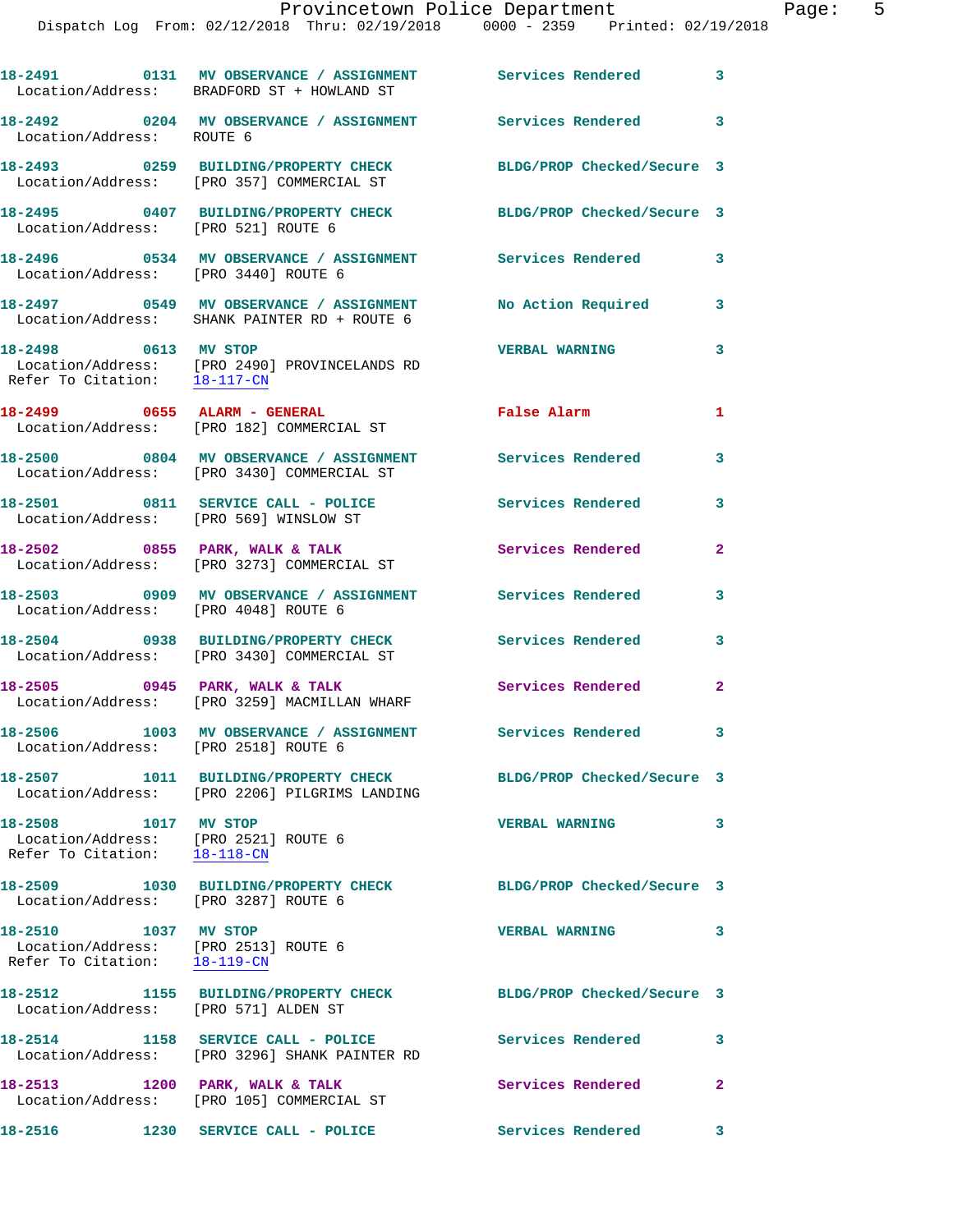|                                                                                                                                                  | Provincetown Police Department                                                                                         |                            |              |
|--------------------------------------------------------------------------------------------------------------------------------------------------|------------------------------------------------------------------------------------------------------------------------|----------------------------|--------------|
|                                                                                                                                                  | Dispatch Log From: 02/12/2018 Thru: 02/19/2018 0000 - 2359 Printed: 02/19/2018                                         |                            |              |
|                                                                                                                                                  | Location/Address: [PRO 569] WINSLOW ST                                                                                 |                            |              |
|                                                                                                                                                  | 18-2519 1502 SERVICE CALL - SCHOOL Services Rendered 3<br>Location/Address: [PRO 569] WINSLOW ST                       |                            |              |
|                                                                                                                                                  | 18-2520 1544 PARK, WALK & TALK Services Rendered<br>Location/Address: [PRO 488] MAYFLOWER ST                           |                            | $\mathbf{2}$ |
|                                                                                                                                                  | 18-2521 1602 BUILDING/PROPERTY CHECK<br>Location/Address: [PRO 2483] COMMERCIAL ST                                     | Services Rendered          | 3            |
|                                                                                                                                                  | 18-2522 1627 BUILDING/PROPERTY CHECK Services Rendered<br>Location/Address: [PRO 3259] MACMILLAN WHARF                 |                            | 3            |
|                                                                                                                                                  | 18-2523 1629 MV OBSERVANCE / ASSIGNMENT Services Rendered<br>Location/Address: [PRO 94] BRADFORD ST                    |                            | 3            |
|                                                                                                                                                  | 18-2525 1639 MV OBSERVANCE / ASSIGNMENT Services Rendered<br>Location/Address: [PRO 3670] SHANK PAINTER RD             |                            | 3            |
|                                                                                                                                                  | 18-2524 1644 MV OBSERVANCE / ASSIGNMENT Services Rendered<br>Location/Address: COMMERCIAL ST + ATLANTIC AVE            |                            | 3            |
|                                                                                                                                                  | 18-2526 1649 911 - TTTY TEST CALL Services Rendered<br>Location/Address: [PRO 542] SHANK PAINTER RD                    |                            | 1            |
| 18-2527 1702 MV STOP<br>$\begin{tabular}{ll} Location/Address: & [PRO~1495] ALDEN ST\\ Refer To Citation: & \underline{18-120-CN} \end{tabular}$ |                                                                                                                        | <b>VERBAL WARNING</b>      | 3            |
|                                                                                                                                                  | 18-2528 1705 BUILDING/PROPERTY CHECK Services Rendered<br>Location/Address: [PRO 2540] RACE POINT RD                   |                            | 3            |
|                                                                                                                                                  | 18-2529 1711 MV STOP<br>Location/Address: CONANT ST + BRADFORD ST<br>Refer To Citation: $\frac{18-123-CN}{128-123-CN}$ | <b>VERBAL WARNING</b>      | 3            |
| Location: [PRO 3672] SANDPIT                                                                                                                     | 18-2530 1742 MV OBSERVANCE / ASSIGNMENT Services Rendered 3                                                            |                            |              |
| 18-2532 1745 MV STOP<br>Refer To Citation: R8381262                                                                                              | Location/Address: [PRO 2513] ROUTE 6                                                                                   | Citation / Warning Issue 3 |              |
|                                                                                                                                                  | 18-2531 1750 PARK, WALK & TALK<br>Location/Address: [PRO 2500] COMMERCIAL ST                                           | Services Rendered          | $\mathbf{2}$ |
|                                                                                                                                                  | 18-2533 1931 BUILDING/PROPERTY CHECK BLDG/PROP Checked/Secure 3<br>Location/Address: [PRO 444] HIGH POLE HILL          |                            |              |
|                                                                                                                                                  | 18-2534 1937 MV OBSERVANCE / ASSIGNMENT Services Rendered<br>Location/Address: [PRO 1892] SHANK PAINTER RD             |                            | 3            |
|                                                                                                                                                  | 18-2535 2017 BUILDING/PROPERTY CHECK Services Rendered<br>Location/Address: [PRO 526] RYDER ST EXT                     |                            | 3            |
|                                                                                                                                                  | 18-2536 2018 NOISE COMPLAINT<br>Location/Address: [PRO 1192] COMMERCIAL ST                                             | Services Rendered 3        |              |
|                                                                                                                                                  | 18-2537 2052 BUILDING/PROPERTY CHECK<br>Location/Address: [PRO 2481] TREMONT ST                                        | Services Rendered          | 3            |
| Location: CENTER ROAM                                                                                                                            | 18-2538 2104 PARK, WALK & TALK                                                                                         | Services Rendered          | $\mathbf{2}$ |
|                                                                                                                                                  | 18-2539 2129 MV OBSERVANCE / ASSIGNMENT Services Rendered<br>Location/Address: BRADFORD ST + STANDISH ST               |                            | 3            |
|                                                                                                                                                  | 18-2540 2142 BUILDING/PROPERTY CHECK BLDG/PROP Checked/Secure 3<br>Location/Address: [PRO 1778] SHANK PAINTER RD       |                            |              |

Page: 6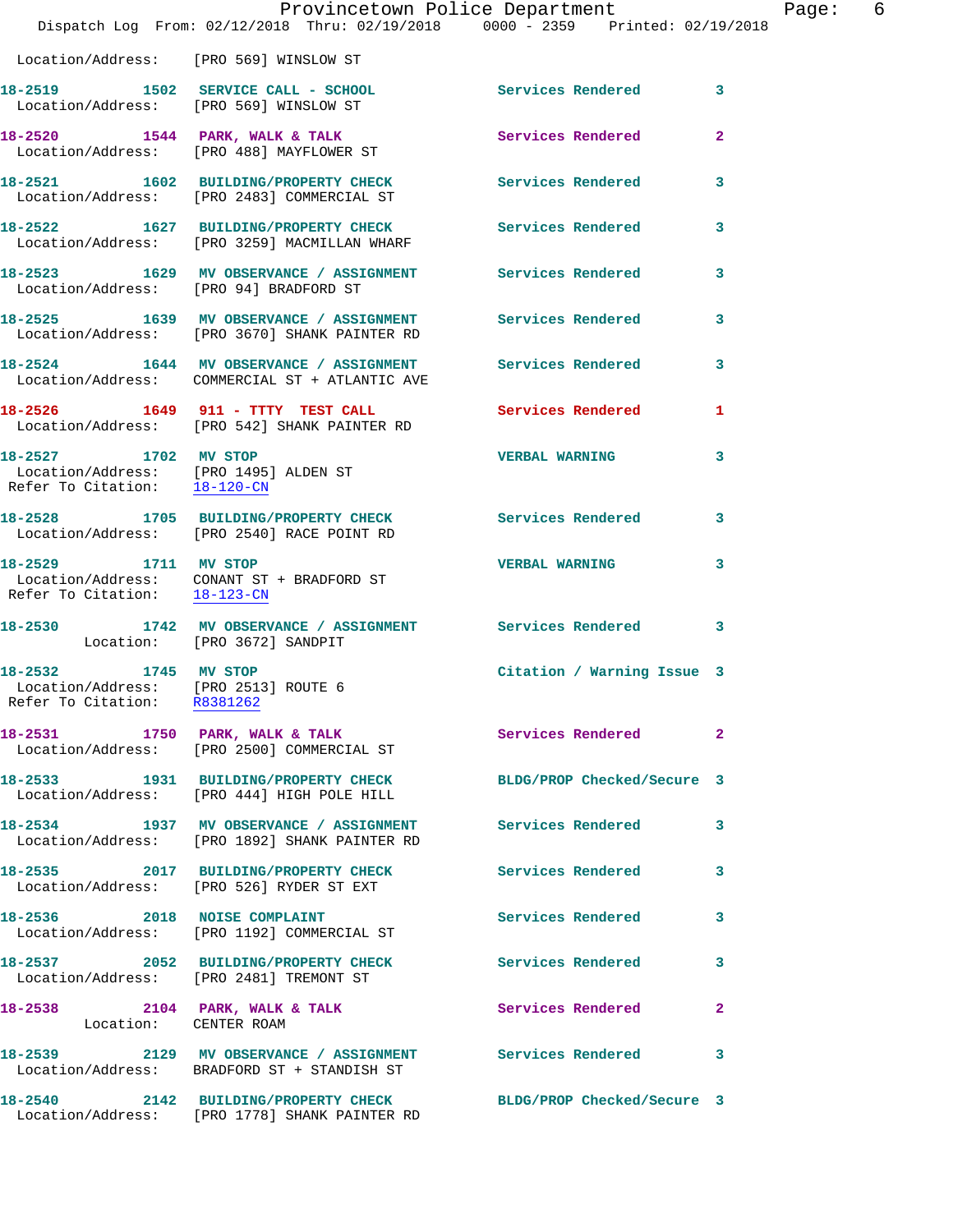|                                         | Provincetown Police Department                                                                                  |                            | -7<br>Page:             |
|-----------------------------------------|-----------------------------------------------------------------------------------------------------------------|----------------------------|-------------------------|
|                                         | Dispatch Log From: 02/12/2018 Thru: 02/19/2018 0000 - 2359 Printed: 02/19/2018                                  |                            |                         |
|                                         | 18-2541 2148 BUILDING/PROPERTY CHECK BLDG/PROP Checked/Secure 3<br>Location/Address: [PRO 3259] MACMILLAN WHARF |                            |                         |
|                                         | 18-2543 2207 BUILDING/PROPERTY CHECK Services Rendered 3<br>Location/Address: [PRO 519] RACE POINT RD           |                            |                         |
|                                         | 18-2542 2209 PARK, WALK & TALK<br>Location/Address: [PRO 3443] COMMERCIAL ST                                    | Services Rendered 2        |                         |
|                                         | 18-2544 2209 BUILDING/PROPERTY CHECK Services Rendered<br>Location/Address: [PRO 1665] CONWELL ST               |                            | $\overline{\mathbf{3}}$ |
|                                         | 18-2545 2226 BUILDING/PROPERTY CHECK Services Rendered 3<br>Location/Address: [PRO 3296] SHANK PAINTER RD       |                            |                         |
| For Date: $02/15/2018$ - Thursday       |                                                                                                                 |                            |                         |
|                                         | 18-2546 0042 BAR CHECK<br>Location/Address: [PRO 3443] COMMERCIAL ST                                            | Services Rendered 2        |                         |
|                                         | 18-2547 0045 BAR CHECK<br>Location/Address: [PRO 399] COMMERCIAL ST                                             | Services Rendered 2        |                         |
| Location/Address: FRANKLIN ST           | 18-2548 0049 NOISE COMPLAINT Services Rendered 3                                                                |                            |                         |
|                                         | 18-2549 0110 MV OBSERVANCE / ASSIGNMENT No Action Required 3<br>Location/Address: [PRO 2577] BRADFORD ST        |                            |                         |
|                                         | 18-2550 0120 MV OBSERVANCE / ASSIGNMENT Services Rendered 3<br>Location/Address: BRADFORD ST + HOWLAND ST       |                            |                         |
|                                         | 18-2551 0304 BUILDING/PROPERTY CHECK BLDG/PROP Checked/Secure 3<br>Location/Address: [PRO 444] HIGH POLE HILL   |                            |                         |
|                                         | 18-2552 0307 BUILDING/PROPERTY CHECK BLDG/PROP Checked/Secure 3<br>Location/Address: [PRO 3259] MACMILLAN WHARF |                            |                         |
|                                         | 18-2553 0310 ASSIST CITIZEN<br>Location/Address: [PRO 2911] COMMERCIAL ST                                       | Services Rendered 3        |                         |
|                                         | 18-2554 0334 BUILDING/PROPERTY CHECK<br>Location/Address: [PRO 75] CAPTAIN BERTIES WAY                          | BLDG/PROP Checked/Secure 3 |                         |
|                                         | 18-2555 0424 MV OBSERVANCE / ASSIGNMENT Services Rendered 3<br>Location/Address: [PRO 2577] BRADFORD ST         |                            |                         |
|                                         | 18-2556 0426 BUILDING/PROPERTY CHECK<br>Location/Address: [PRO 2898] JEROME SMITH RD                            | BLDG/PROP Checked/Secure 3 |                         |
|                                         | 18-2557 0534 BUILDING/PROPERTY CHECK BLDG/PROP Checked/Secure 3<br>Location/Address: [PRO 357] COMMERCIAL ST    |                            |                         |
|                                         | 18-2558 0808 BUILDING/PROPERTY CHECK BLDG/PROP Checked/Secure 3<br>Location/Address: [PRO 1638] COMMERCIAL ST   |                            |                         |
|                                         | 18-2559 0808 PARK, WALK & TALK<br>Location/Address: [PRO 569] WINSLOW ST                                        | Services Rendered 2        |                         |
|                                         | 18-2560 0913 BUILDING/PROPERTY CHECK BLDG/PROP Checked/Secure 3<br>Location/Address: [PRO 2500] COMMERCIAL ST   |                            |                         |
|                                         | 18-2562 1030 MV OBSERVANCE / ASSIGNMENT<br>Location/Address: [PRO 1892] SHANK PAINTER RD                        | <b>Services Rendered</b>   | $\mathbf{3}$            |
| Location/Address: TREMONT ST + SOPER ST | 18-2563 1122 ASSIST DEPARTMENT / MUTUAL AID Services Rendered 3                                                 |                            |                         |
|                                         | 18-2564 1242 LOST PROPERTY<br>Location/Address: [PRO 542] SHANK PAINTER RD                                      | Services Rendered 3        |                         |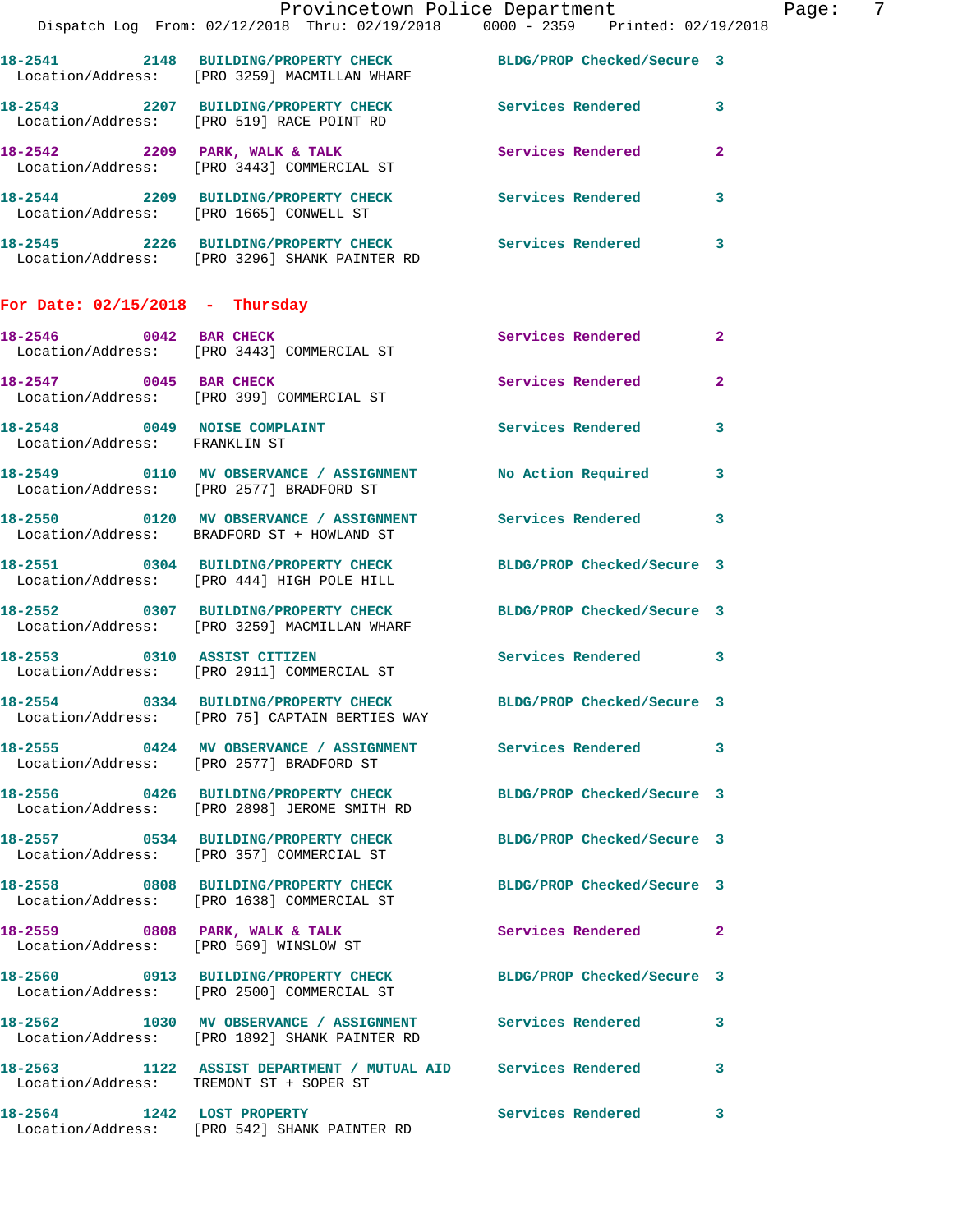|                                                                         |                                                                                                                                        | Provincetown Police Department                                                 | Page: | $\overline{\phantom{0}}$ 8 |
|-------------------------------------------------------------------------|----------------------------------------------------------------------------------------------------------------------------------------|--------------------------------------------------------------------------------|-------|----------------------------|
|                                                                         |                                                                                                                                        | Dispatch Log From: 02/12/2018 Thru: 02/19/2018 0000 - 2359 Printed: 02/19/2018 |       |                            |
|                                                                         | 18-2566                  1325   LARCENY / FORGERY / FRAUD               Services Rendered<br>Location/Address: [PRO 182] COMMERCIAL ST |                                                                                |       |                            |
|                                                                         | 18-2565 1331 BUILDING/PROPERTY CHECK BLDG/PROP Checked/Secure 3<br>Location/Address: [PRO 2898] JEROME SMITH RD                        |                                                                                |       |                            |
| Location/Address: [PRO 569] WINSLOW ST                                  | 18-2568 1455 SERVICE CALL - SCHOOL                                                                                                     | <b>Services Rendered</b><br>3                                                  |       |                            |
| 18-2569 1456 MEDICAL EMERGENCY<br>Location/Address: [PRO 1615] BANGS ST |                                                                                                                                        | <b>Services Rendered</b><br>1                                                  |       |                            |
|                                                                         | 18-2570 1531 PARK, WALK & TALK<br>Location/Address: [PRO 3314] COMMERCIAL ST                                                           | Services Rendered<br>$\overline{2}$                                            |       |                            |
| Location/Address: [PRO 94] BRADFORD ST                                  | 18-2571 1555 MV OBSERVANCE / ASSIGNMENT                                                                                                | Services Rendered<br>3                                                         |       |                            |
| Location/Address: ROUTE 6 + SNAIL RD                                    | 18-2572 1702 MV OBSERVANCE / ASSIGNMENT                                                                                                | Services Rendered<br>3                                                         |       |                            |

 Location/Address: [PRO 2521] ROUTE 6 Refer To Citation: 18-124-CN

**18-2577 2016 MV OBSERVANCE / ASSIGNMENT Services Rendered 3**  Location/Address: [PRO 94] BRADFORD ST

Location/Address: [PRO 2500] COMMERCIAL ST

 Location/Address: [PRO 2490] PROVINCELANDS RD **18-2579 2035 BUILDING/PROPERTY CHECK Services Rendered 3** 

**18-2580 2039 BUILDING/PROPERTY CHECK Services Rendered 3** 

**18-2581 2043 BUILDING/PROPERTY CHECK Services Rendered 3** 

Location/Address: [PRO 1784] SHANK PAINTER RD

Location/Address: [PRO 3737] BRADFORD ST

**18-2585 2136 BUILDING/PROPERTY CHECK Services Rendered 3** 

**18-2586 2137 BUILDING/PROPERTY CHECK Services Rendered 3** 

Location/Address: [PRO 175] COMMERCIAL ST

**18-2588 2139 BUILDING/PROPERTY CHECK BLDG/PROP Checked/Secure 3**  Location/Address: [PRO 3256] COMMERCIAL ST

**18-2589 2140 BUILDING/PROPERTY CHECK BLDG/PROP Checked/Secure 3**  Location/Address: [PRO 182] COMMERCIAL ST

**18-2573 1718 MV STOP VERBAL WARNING 3** 

**18-2574 1802 BUILDING/PROPERTY CHECK Services Rendered 3**  Location/Address: [PRO 3259] MACMILLAN WHARF

**18-2575 1922 MV OBSERVANCE / ASSIGNMENT Services Rendered 3**  Location/Address: BRADFORD ST + STANDISH ST

**18-2576 1955 BUILDING/PROPERTY CHECK Services Rendered 3**  Location/Address: [PRO 2977] COMMERCIAL ST

**18-2578 2031 BUILDING/PROPERTY CHECK Services Rendered 3** 

Location/Address: [PRO 516] RACE POINT RD

Location/Address: [PRO 515] RACE POINT RD

Location/Address: [PRO 2540] RACE POINT RD

**18-2582 2047 MV OBSERVANCE / ASSIGNMENT Services Rendered 3** 

**18-2584 2130 BUILDING/PROPERTY CHECK Services Rendered 3** 

Location/Address: [PRO 526] RYDER ST EXT

**18-2587 2139 BUILDING/PROPERTY CHECK BLDG/PROP Checked/Secure 3**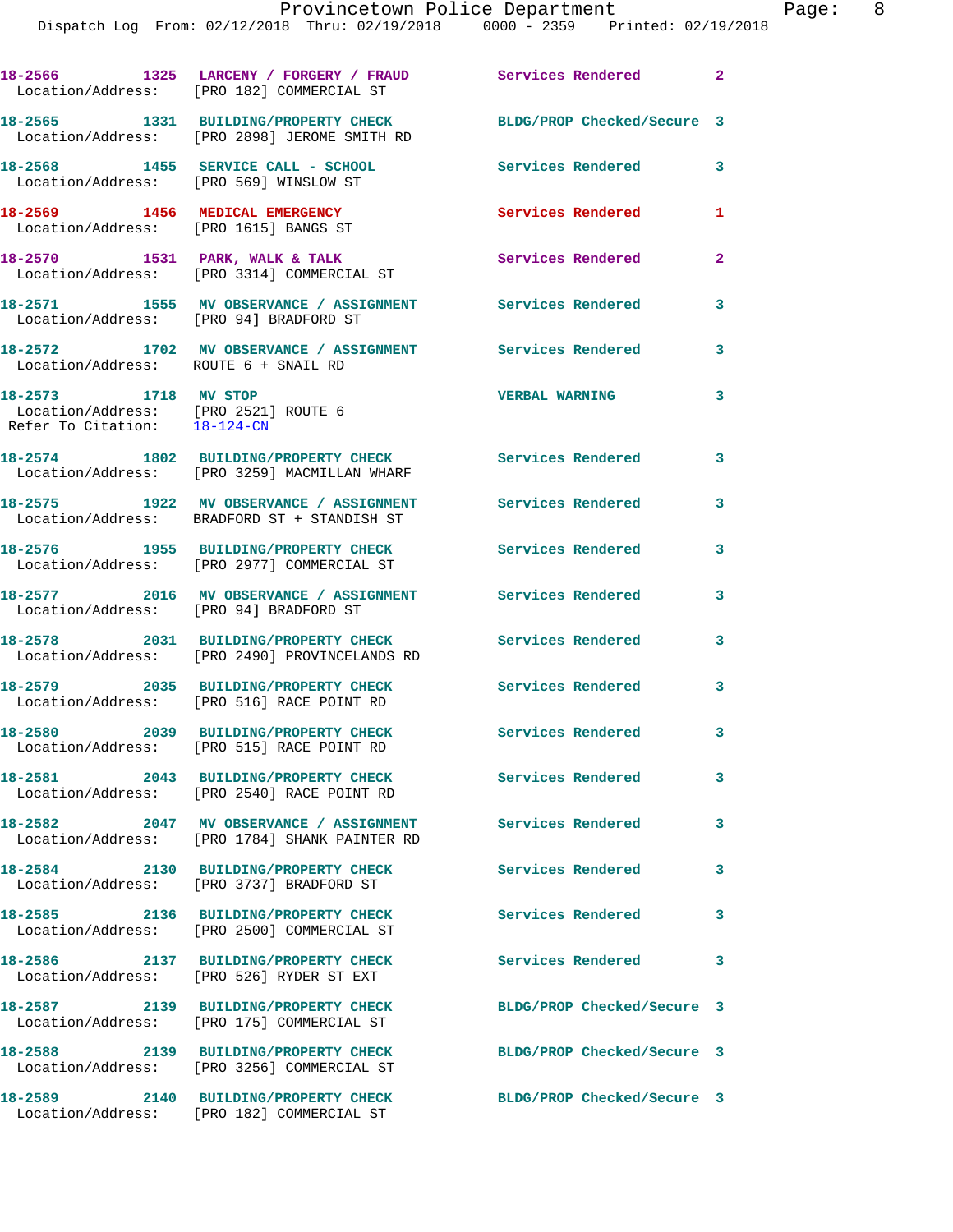**18-2590 2150 BUILDING/PROPERTY CHECK BLDG/PROP Checked/Secure 3**  Location/Address: [PRO 440] HARRY KEMP WAY

## **For Date: 02/16/2018 - Friday**

|                                 | 18-2591 0101 BUILDING/PROPERTY CHECK<br>Location/Address: [PRO 1638] COMMERCIAL ST                       | BLDG/PROP Checked/Secure 3 |                |
|---------------------------------|----------------------------------------------------------------------------------------------------------|----------------------------|----------------|
|                                 | 18-2592 0124 MV OBSERVANCE / ASSIGNMENT<br>Location/Address: BRADFORD ST + HOWLAND ST                    | Services Rendered 3        |                |
|                                 | 18-2594 0202 BUILDING/PROPERTY CHECK<br>Location/Address: [PRO 444] HIGH POLE HILL                       | BLDG/PROP Checked/Secure 3 |                |
|                                 | 18-2593 0203 BUILDING/PROPERTY CHECK<br>Location/Address: [PRO 530] SHANK PAINTER RD                     | BLDG/PROP Checked/Secure 3 |                |
|                                 | 18-2596 0208 BUILDING/PROPERTY CHECK<br>Location/Address: [PRO 3259] MACMILLAN WHARF                     | BLDG/PROP Checked/Secure 3 |                |
|                                 | 18-2595 0210 BUILDING/PROPERTY CHECK<br>Location/Address: [PRO 564] BAYBERRY AVE                         | Services Rendered 3        |                |
|                                 | 18-2597 0211 BUILDING/PROPERTY CHECK<br>Location/Address: [PRO 2539] RYDER ST EXT                        | BLDG/PROP Checked/Secure 3 |                |
|                                 | 18-2598 0247 BUILDING/PROPERTY CHECK<br>Location/Address: [PRO 2483] COMMERCIAL ST                       | Services Rendered 3        |                |
|                                 | 18-2599 0329 BUILDING/PROPERTY CHECK<br>Location/Address: [PRO 1778] SHANK PAINTER RD                    | BLDG/PROP Checked/Secure 3 |                |
|                                 | 18-2600 0403 MV OBSERVANCE / ASSIGNMENT No Action Required<br>Location/Address: [PRO 37] BRADFORD ST     |                            | $\mathbf{3}$   |
|                                 | 18-2601 0519 BUILDING/PROPERTY CHECK Services Rendered<br>Location/Address: [PRO 2898] JEROME SMITH RD   |                            | 3              |
|                                 | 18-2602 0738 ASSIST DEPARTMENT / MUTUAL AID Services Rendered<br>Location/Address: [PRO 711] BRADFORD ST |                            | $\mathbf{3}$   |
|                                 | 18-2603 0801 SERVICE CALL - POLICE<br>Location/Address: [PRO 569] WINSLOW ST                             | <b>Services Rendered</b>   | 3              |
|                                 | 18-2604 0844 BUILDING/PROPERTY CHECK<br>Location/Address: [PRO 3259] MACMILLAN WHARF                     | Services Rendered          | 3              |
| Location/Address: COMMERCIAL ST | $18-2605$ 0844 PARK, WALK & TALK                                                                         | Services Rendered          | $\overline{2}$ |
|                                 | 18-2606 6906 MV OBSERVANCE / ASSIGNMENT Services Rendered 3<br>Location/Address: [PRO 3440] ROUTE 6      |                            |                |
| 18-2607 0930 MV STOP            | Location/Address: [PRO 2479] ROUTE 6<br>Refer To Citation: 18-125-CN                                     | <b>VERBAL WARNING</b>      | $\mathbf{3}$   |
| 18-2608                         | 0952 BUILDING/PROPERTY CHECK<br>Location/Address: [PRO 571] ALDEN ST                                     | BLDG/PROP Checked/Secure 3 |                |
|                                 | 18-2609 1013 BUILDING/PROPERTY CHECK<br>Location/Address: [PRO 2483] COMMERCIAL ST                       | Services Rendered          | 3              |
|                                 | 18-2610 1022 MEDICAL EMERGENCY<br>Location/Address: [PRO 350] COMMERCIAL ST                              | Transported to Hospital 1  |                |
|                                 | 18-2612 1116 BUILDING/PROPERTY CHECK<br>Location/Address: [PRO 2898] JEROME SMITH RD                     | Services Rendered          | 3              |
| 18-2613                         | 1122 MV OBSERVANCE / ASSIGNMENT                                                                          | Services Rendered          | 3              |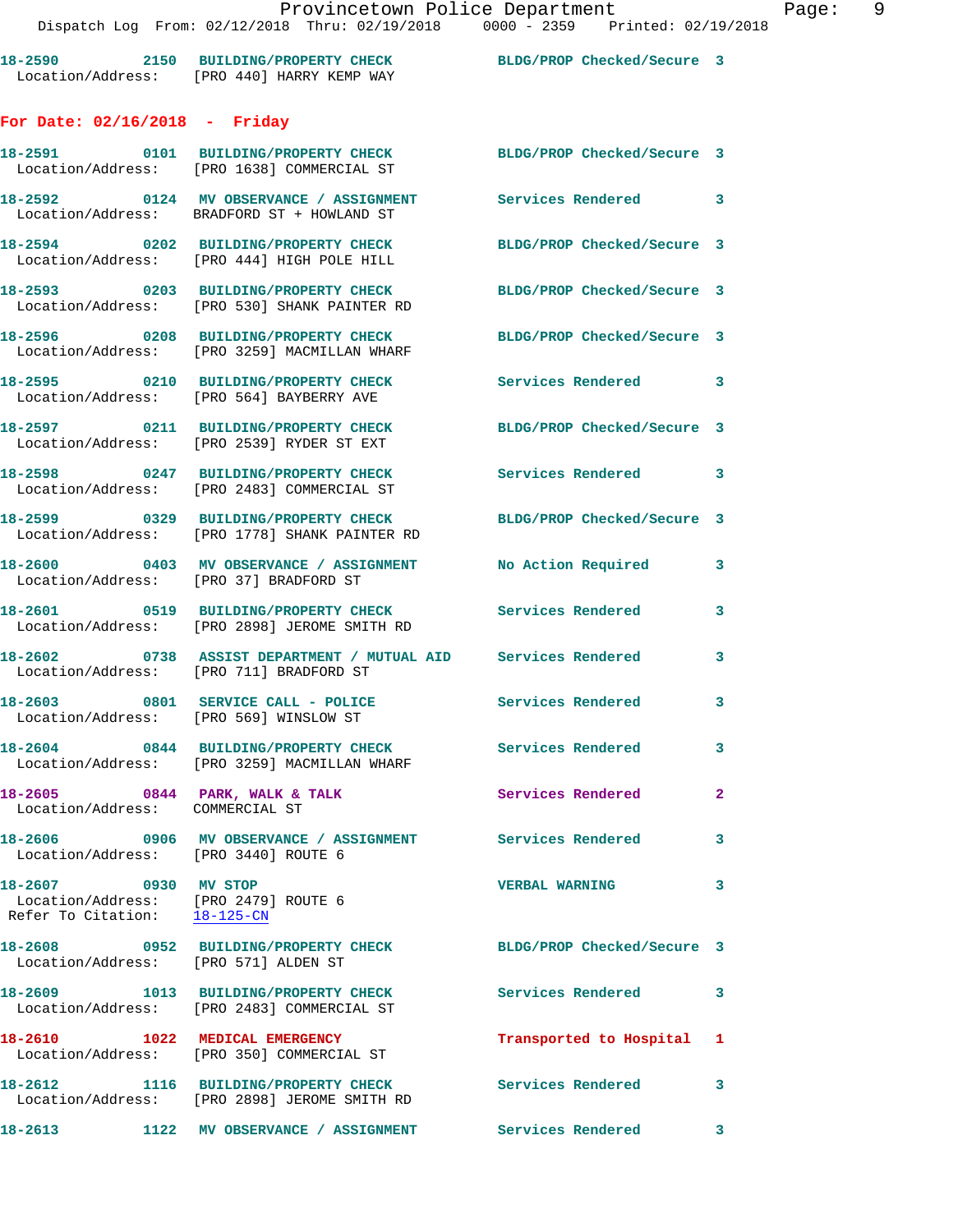|                                                               | Provincetown Police Department<br>Dispatch Log From: 02/12/2018 Thru: 02/19/2018 0000 - 2359 Printed: 02/19/2018 |                            |              |
|---------------------------------------------------------------|------------------------------------------------------------------------------------------------------------------|----------------------------|--------------|
| Location/Address: [PRO 94] BRADFORD ST                        |                                                                                                                  |                            |              |
| Location/Address: [PRO 3287] ROUTE 6                          | 18-2616 1141 BUILDING/PROPERTY CHECK                                                                             | BLDG/PROP Checked/Secure 3 |              |
| Location/Address: TREMONT ST                                  | 18-2617 1201 LARCENY / FORGERY / FRAUD Services Rendered                                                         |                            | 3            |
|                                                               | 18-2618 1225 GENERAL INFO<br>Location/Address: [PRO 542] SHANK PAINTER RD                                        | <b>Services Rendered</b>   | 3            |
| 18-2619 1313 FOLLOW UP                                        | Location/Address: [PRO 2647] SHANK PAINTER RD                                                                    | Services Rendered          | $\mathbf{2}$ |
| Location/Address: [PRO 2519] ROUTE 6                          | 18-2620 1322 MV OBSERVANCE / ASSIGNMENT Services Rendered                                                        |                            | 3            |
|                                                               | 18-2625 1330 GENERAL INFO<br>Location/Address: [PRO 542] SHANK PAINTER RD                                        | <b>Services Rendered</b>   | 3            |
| 18-2622 1416 SERVE SUMMONS<br>Location/Address: COMMERCIAL ST |                                                                                                                  | Could Not Locate           | 3            |
| Location/Address: [PRO 569] WINSLOW ST                        | 18-2623 1502 SERVICE CALL - SCHOOL                                                                               | Services Rendered          | 3            |
|                                                               | 18-2626 1653 MV OBSERVANCE / ASSIGNMENT Services Rendered<br>Location/Address: [PRO 94] BRADFORD ST              |                            | 3            |
|                                                               | 18-2627 1712 MV COMPLAINT<br>Location/Address: SCHOOL ST + BRADFORD ST                                           | Services Rendered          | $\mathbf{2}$ |
|                                                               | 18-2628 1733 SUSPICIOUS ACTIVITY<br>Location/Address: CEMETERY RD + ALDEN ST                                     | Unfounded                  | 2            |
|                                                               | 18-2629 1749 BUILDING/PROPERTY CHECK<br>Location/Address: [PRO 526] RYDER ST EXT                                 | <b>Services Rendered</b>   | 3            |
|                                                               | 18-2630 1808 BUILDING/PROPERTY CHECK<br>Location/Address: [PRO 3670] SHANK PAINTER RD                            | <b>Services Rendered</b>   | 3            |
| 18-2631                                                       | 1955 BUILDING/PROPERTY CHECK Services Rendered<br>Location/Address: [PRO 3259] MACMILLAN WHARF                   |                            | 3            |
|                                                               | 18-2632 2007 BUILDING/PROPERTY CHECK Services Rendered<br>Location/Address: [PRO 75] CAPTAIN BERTIES WAY         |                            | 3            |
|                                                               | 18-2633 2021 BUILDING/PROPERTY CHECK Services Rendered<br>Location/Address: [PRO 2489] BRADFORD ST               |                            | 3            |
|                                                               | 18-2634 2036 BUILDING/PROPERTY CHECK Services Rendered<br>Location/Address: [PRO 2500] COMMERCIAL ST             |                            | 3            |
| Location/Address: [PRO 2481] TREMONT ST                       | 18-2635 2044 BUILDING/PROPERTY CHECK                                                                             | <b>Services Rendered</b>   | 3            |
|                                                               | 18-2636 2048 BUILDING/PROPERTY CHECK Services Rendered<br>Location/Address: [PRO 74] BRADFORD ST EXT             |                            | 3            |
|                                                               | 18-2637 2117 MV OBSERVANCE / ASSIGNMENT Services Rendered<br>Location/Address: BRADFORD ST + STANDISH ST         |                            | 3            |
| 18-2638 2126 MV STOP<br>Refer To Citation: 18-126-CN          | Location/Address: [PRO 2577] BRADFORD ST                                                                         | <b>VERBAL WARNING</b>      | 3            |
|                                                               | 18-2640 2143 MEDICAL EMERGENCY<br>Location/Address: [PRO 2124] COMMERCIAL ST                                     | Services Rendered          | 1            |
|                                                               | 18-2641 2159 MV OBSERVANCE / ASSIGNMENT Services Rendered<br>Location/Address: [PRO 1784] SHANK PAINTER RD       |                            | 3            |

Page: 10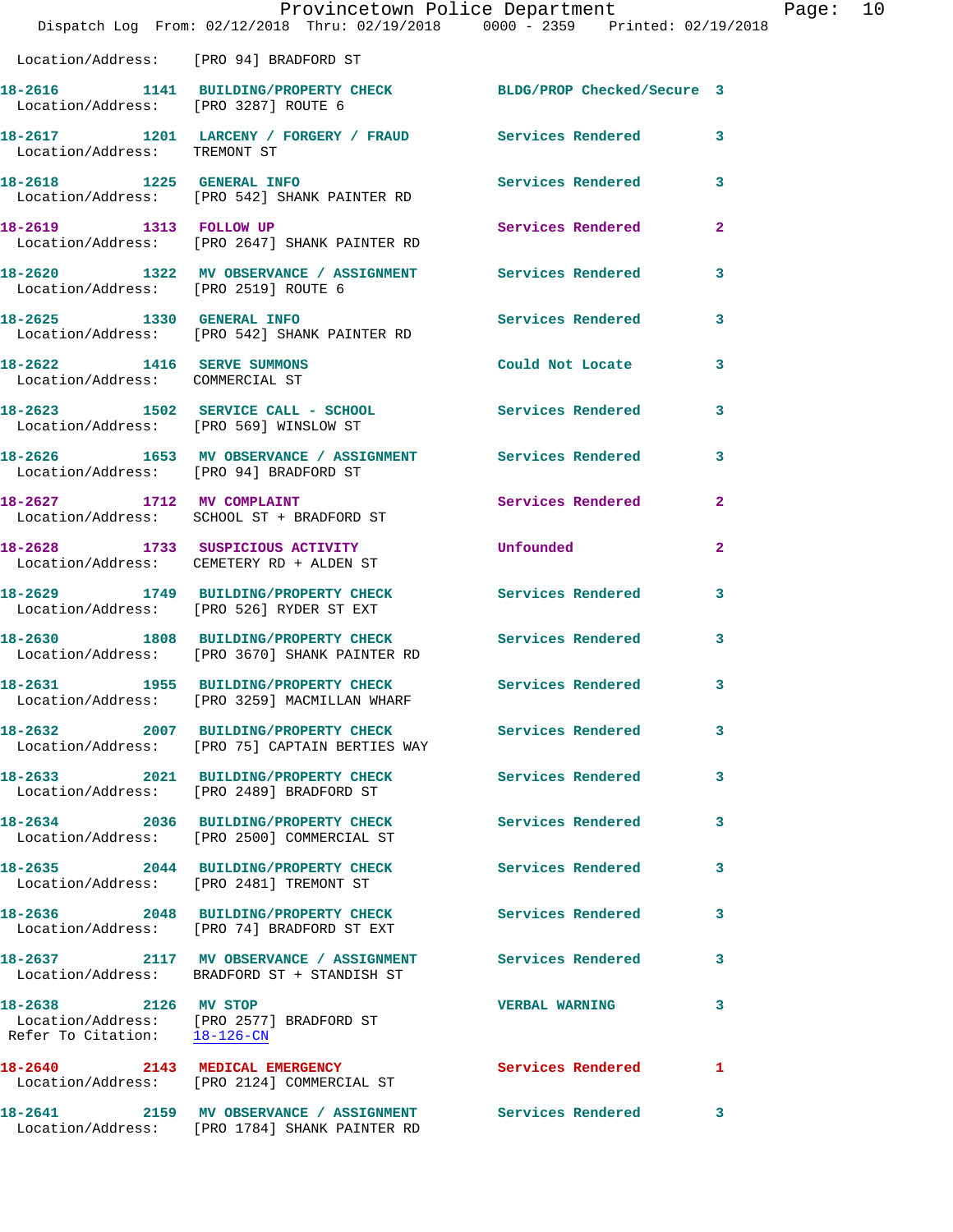**18-2642 2351 BUILDING/PROPERTY CHECK BLDG/PROP Checked/Secure 3** 

## **For Date: 02/17/2018 - Saturday**

Location/Address: [PRO 16] BRADFORD ST

|                                                                   | 18-2643 0003 BUILDING/PROPERTY CHECK<br>Location/Address: [PRO 530] SHANK PAINTER RD                       | BLDG/PROP Checked/Secure 3                       |              |
|-------------------------------------------------------------------|------------------------------------------------------------------------------------------------------------|--------------------------------------------------|--------------|
| 18-2644 0012 PARK, WALK & TALK<br>Location/Address: COMMERCIAL ST |                                                                                                            | <b>Services Rendered</b>                         | $\mathbf{2}$ |
| Location/Address: ROUTE 6 + SNAIL RD                              | 18-2645 0022 MV OBSERVANCE / ASSIGNMENT                                                                    | No Action Required                               | 3            |
|                                                                   | 18-2647 0058 MV OBSERVANCE / ASSIGNMENT Services Rendered<br>Location/Address: BRADFORD ST + STANDISH ST   |                                                  | $\mathbf{3}$ |
|                                                                   | 18-2648 0100 DISTURBANCE - FIGHT / ARGUMENT Could Not Locate<br>Location/Address: [PRO 2500] COMMERCIAL ST |                                                  | 1            |
| Location/Address: COMMERCIAL ST                                   | 18-2646 0101 PARK, WALK & TALK                                                                             | Services Rendered 2                              |              |
|                                                                   | 18-2649 0140 BUILDING/PROPERTY CHECK<br>Location/Address: [PRO 444] HIGH POLE HILL                         | BLDG/PROP Checked/Secure 3                       |              |
|                                                                   | 18-2650 0148 BUILDING/PROPERTY CHECK<br>Location/Address: [PRO 3430] COMMERCIAL ST                         | BLDG/PROP Checked/Secure 3                       |              |
|                                                                   | 18-2651 0228 BUILDING/PROPERTY CHECK<br>Location/Address: [PRO 519] RACE POINT RD                          | BLDG/PROP Checked/Secure 3                       |              |
|                                                                   | 18-2652 0329 BUILDING/PROPERTY CHECK<br>Location/Address: [PRO 447] JEROME SMITH RD                        | BLDG/PROP Checked/Secure 3                       |              |
|                                                                   | 18-2653 0511 MV OBSERVANCE / ASSIGNMENT<br>Location/Address: BRADFORD ST + HIGH POLE HILL                  | No Action Required<br>$\overline{\phantom{a}}$ 3 |              |
|                                                                   | 18-2654 0546 BUILDING/PROPERTY CHECK<br>Location/Address: [PRO 3259] MACMILLAN WHARF                       | BLDG/PROP Checked/Secure 3                       |              |
|                                                                   | 18-2655 0556 MEDICAL EMERGENCY<br>Location/Address: [PRO 2124] COMMERCIAL ST                               | Transported to Hospital 1                        |              |
| 18-2656 0556 GENERAL INFO                                         | Location/Address: [PRO 542] SHANK PAINTER RD                                                               | No Action Required                               | 3            |
|                                                                   | 18-2657 0743 BUILDING/PROPERTY CHECK<br>Location/Address: [PRO 2483] COMMERCIAL ST                         | Services Rendered 3                              |              |
| 18-2658                                                           | 0747 MV OBSERVANCE / ASSIGNMENT<br>Location/Address: [PRO 3430] COMMERCIAL ST                              | Services Rendered                                | $\mathbf{3}$ |
| 18-2659 0833 ANIMAL CALL<br>Location/Address: COMMERCIAL ST       |                                                                                                            | SPOKEN TO                                        | $\mathbf{2}$ |
|                                                                   | 18-2660 0842 BUILDING/PROPERTY CHECK<br>Location/Address: [PRO 2898] JEROME SMITH RD                       | Services Rendered                                | 3            |
| 18-2661                                                           | 0855 BUILDING/PROPERTY CHECK<br>Location/Address: [PRO 3259] MACMILLAN WHARF                               | Services Rendered                                | 3            |
| Location/Address: [PRO 3287] ROUTE 6                              | 18-2663 0917 BUILDING/PROPERTY CHECK                                                                       | BLDG/PROP Checked/Secure 3                       |              |
| Location/Address: [PRO 2521] ROUTE 6                              | 18-2662  0920 MV OBSERVANCE / ASSIGNMENT  Services Rendered                                                |                                                  | 3            |
| 18-2664                                                           | 0928 MV OBSERVANCE / ASSIGNMENT                                                                            | <b>Services Rendered</b>                         | 3            |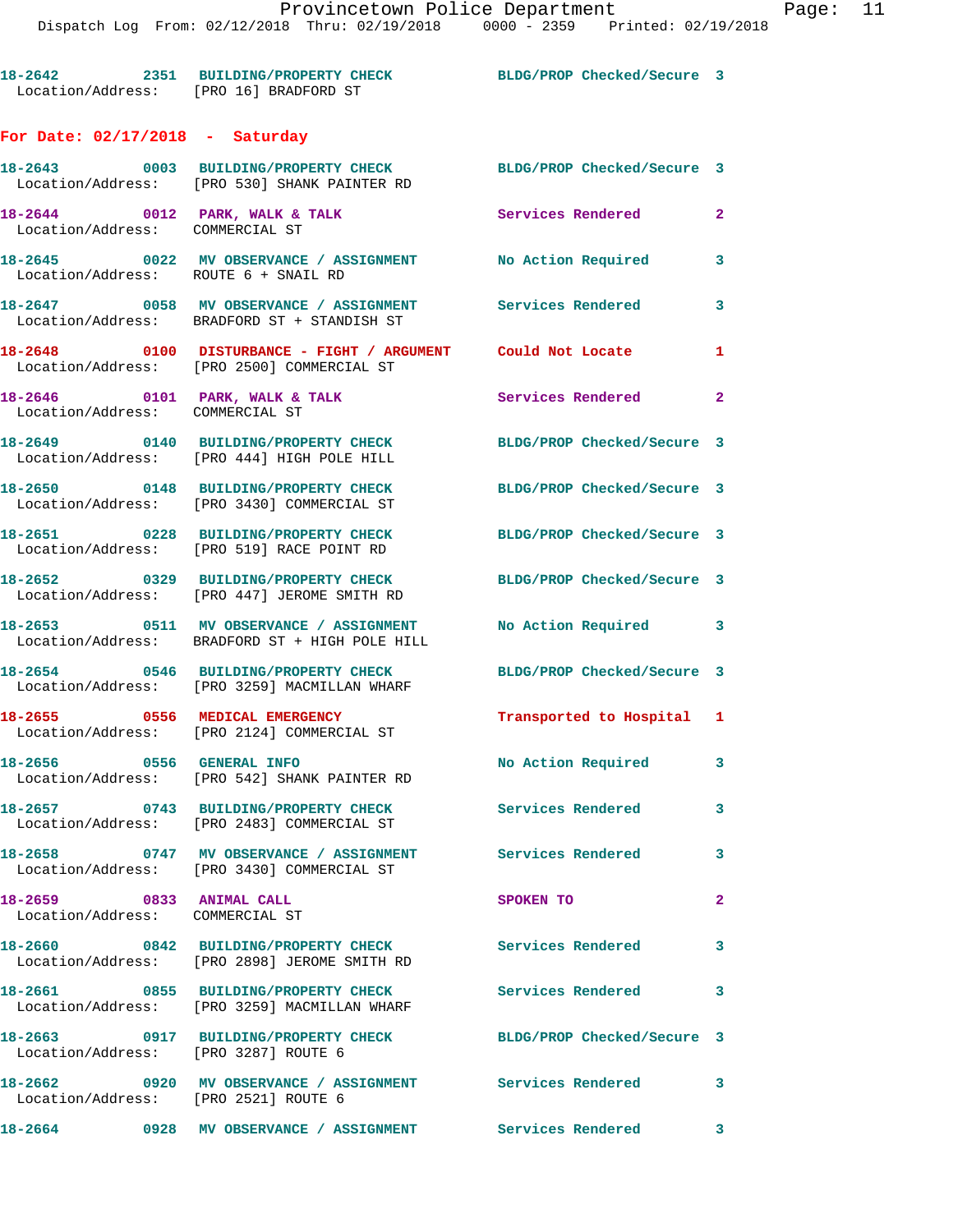|                                                                | Dispatch Log From: 02/12/2018 Thru: 02/19/2018 0000 - 2359 Printed: 02/19/2018                              | Provincetown Police Department Fage: 12 |                |  |
|----------------------------------------------------------------|-------------------------------------------------------------------------------------------------------------|-----------------------------------------|----------------|--|
|                                                                | Location/Address: [PRO 4048] ROUTE 6                                                                        |                                         |                |  |
|                                                                | 18-2665 0930 MV OBSERVANCE / ASSIGNMENT Services Rendered 3<br>Location/Address: [PRO 2489] BRADFORD ST     |                                         |                |  |
|                                                                | 18-2666 0957 BUILDING/PROPERTY CHECK Services Rendered<br>Location/Address: [PRO 2977] COMMERCIAL ST        |                                         | 3              |  |
| Location/Address: COMMERCIAL ST                                | 18-2667 1004 PARK, WALK & TALK 1999 Services Rendered                                                       |                                         | $\mathbf{2}$   |  |
|                                                                | 18-2668 1035 BUILDING/PROPERTY CHECK Services Rendered<br>Location/Address: [PRO 2540] RACE POINT RD        |                                         | 3              |  |
|                                                                | 18-2669 1039 BUILDING/PROPERTY CHECK Services Rendered 3<br>Location/Address: [PRO 519] RACE POINT RD       |                                         |                |  |
|                                                                | 18-2670 1054 BUILDING/PROPERTY CHECK BLDG/PROP Checked/Secure 3<br>Location/Address: [PRO 3317] CEMETERY RD |                                         |                |  |
|                                                                | 18-2671 1054 BUILDING/PROPERTY CHECK BLDG/PROP Checked/Secure 3<br>Location/Address: [PRO 3318] CEMETERY RD |                                         |                |  |
|                                                                | 18-2672 1057 MEDICAL EMERGENCY<br>Location/Address: [PRO 395] COMMERCIAL ST                                 | Services Rendered 1                     |                |  |
|                                                                | 18-2674 1125 PARK, WALK & TALK<br>Location/Address: [PRO 3296] SHANK PAINTER RD                             | <b>Services Rendered</b>                | $\mathbf{2}$   |  |
|                                                                | 18-2673 1132 BUILDING/PROPERTY CHECK Services Rendered<br>Location/Address: [PRO 2490] PROVINCELANDS RD     |                                         | $\mathbf{3}$   |  |
|                                                                | 18-2675 1141 PET BIN<br>Location/Address: [PRO 3296] SHANK PAINTER RD                                       | Services Rendered                       | $\overline{2}$ |  |
|                                                                | 18-2676 1156 MV DISABLED<br>Location/Address: [PRO 516] RACE POINT RD                                       | Services Rendered                       | $\overline{2}$ |  |
|                                                                | 18-2677 1312 PARK, WALK & TALK<br>Location/Address: [PRO 537] SHANK PAINTER RD                              | Services Rendered                       | $\mathbf{2}$   |  |
|                                                                | 18-2678 1323 BUILDING/PROPERTY CHECK<br>Location/Address: [PRO 564] BAYBERRY AVE                            | BLDG/PROP Checked/Secure 3              |                |  |
|                                                                | 18-2679 1337 BUILDING/PROPERTY CHECK Services Rendered<br>Location/Address: [PRO 2194] COMMERCIAL ST        |                                         | 3              |  |
|                                                                | 18-2680 1350 BUILDING/PROPERTY CHECK Services Rendered<br>Location/Address: [PRO 2483] COMMERCIAL ST        |                                         | 3              |  |
| 18-2681 1354 CASAS                                             | Location/Address: [PRO 3277] SANDY HILL LN                                                                  | Could Not Locate                        | $\overline{2}$ |  |
|                                                                | 18-2682 1441 ANIMAL CALL<br>Location/Address: [PRO 2100] SMALLS CT                                          | Services Rendered                       | $\mathbf{2}$   |  |
| Location/Address: [PRO 3440] ROUTE 6                           | 18-2683 1558 MV OBSERVANCE / ASSIGNMENT Services Rendered                                                   |                                         | 3              |  |
| 18-2684 1617 ASSIST CITIZEN<br>Location/Address: COMMERCIAL ST |                                                                                                             | <b>Services Rendered</b>                | 3              |  |
|                                                                | 18-2685 1619 MEDICAL EMERGENCY<br>Location/Address: [PRO 440] HARRY KEMP WAY                                | Services Rendered                       | 1              |  |
| 18-2687 1702 LOST WALLET                                       | Location/Address: [PRO 542] SHANK PAINTER RD                                                                | Services Rendered 3                     |                |  |
| 18-2688 1731 MV STOP                                           | Location/Address: [PRO 3456] RYDER ST EXT                                                                   | <b>VERBAL WARNING</b>                   | 3              |  |

Refer To Citation: 18-127-CN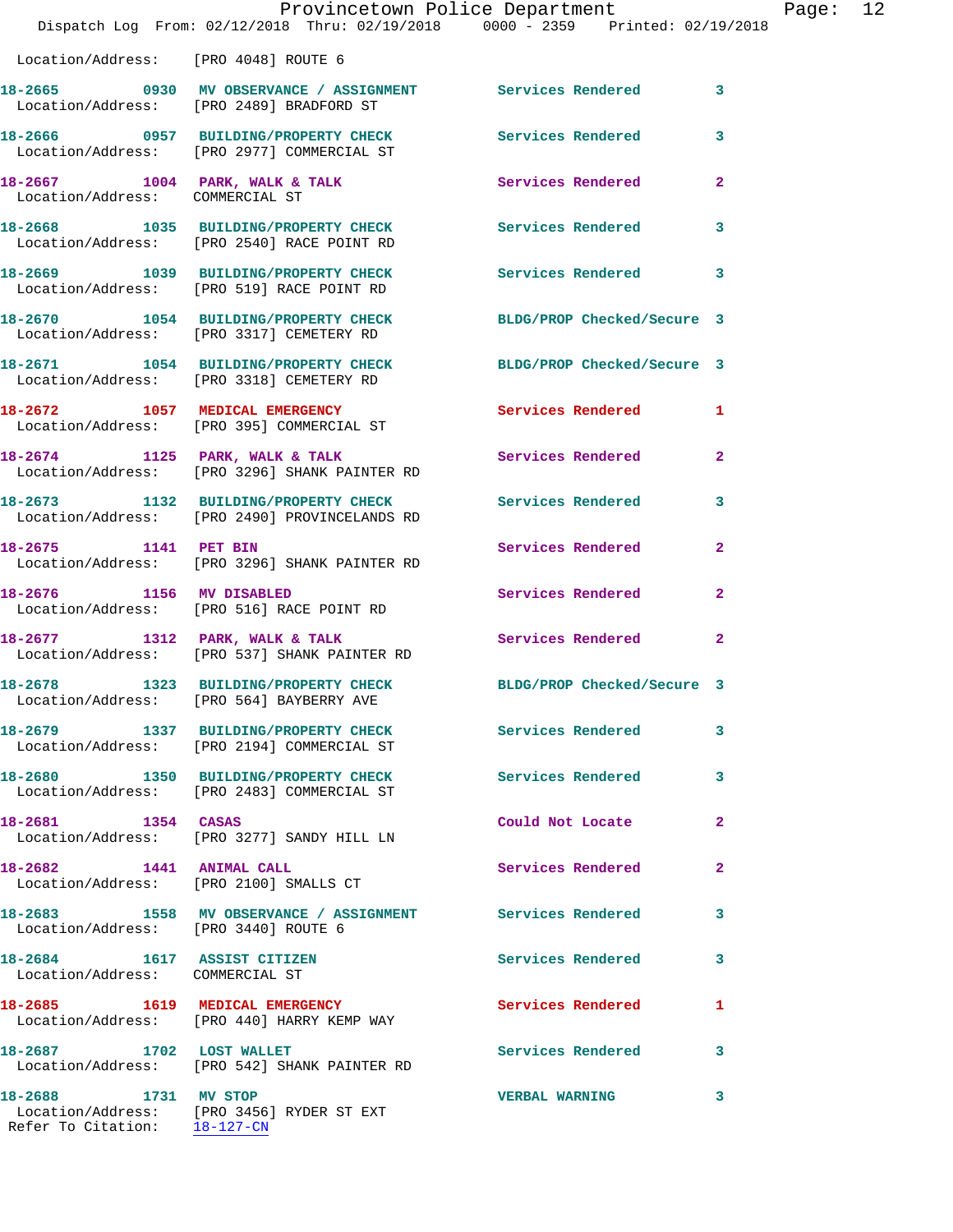**18-2689 1742 MV STOP VERBAL WARNING 3**  Location/Address: [PRO 2277] BRADFORD ST Refer To Citation: 18-128-CN **18-2690 1806 MV OBSERVANCE / ASSIGNMENT Services Rendered 3**  Location/Address: [PRO 1516] BRADFORD ST **18-2692 1826 ALARM - GENERAL Services Rendered 1**  Location/Address: [PRO 4041] BRADFORD ST **18-2691 1827 BUILDING/PROPERTY CHECK BLDG/PROP Checked/Secure 3**  Location/Address: [PRO 75] CAPTAIN BERTIES WAY **18-2693 1833 MV OBSERVANCE / ASSIGNMENT Services Rendered 3**  Location/Address: BRADFORD ST + STANDISH ST **18-2694 1853 MV STOP VERBAL WARNING 3**  Location/Address: STANDISH ST + STANDISH AVE Refer To Citation: 18-129-CN **18-2695 1939 ASSIST CITIZEN Services Rendered 3**  Location/Address: [PRO 542] SHANK PAINTER RD **18-2696 1958 MEDICAL EMERGENCY Transported to Hospital 1**  Location/Address: [PRO 3912] SHANK PAINTER RD **18-2698 2036 BUILDING/PROPERTY CHECK Services Rendered 3**  Location/Address: [PRO 2483] COMMERCIAL ST **18-2699 2037 ASSIST DEPARTMENT / MUTUAL AID Services Rendered 3**  Location/Address: [PRO 2513] ROUTE 6 **18-2700 2048 MV OBSERVANCE / ASSIGNMENT Services Rendered 3**  Location/Address: SNAIL RD + ROUTE 6 **18-2701 2052 911 - GENERAL Services Rendered 1**  Location/Address: [PRO 3912] SHANK PAINTER RD **18-2702 2129 MV COMPLAINT Citation / Warning Issue 2**  Location/Address: [PRO 617] BRADFORD ST **18-2703 2143 BUILDING/PROPERTY CHECK BLDG/PROP Checked/Secure 3**  Location/Address: [PRO 3259] MACMILLAN WHARF **18-2704 2203 MV OBSERVANCE / ASSIGNMENT Services Rendered 3**  Location/Address: [PRO 1892] SHANK PAINTER RD **18-2705 2231 BUILDING/PROPERTY CHECK Services Rendered 3**  Location/Address: [PRO 2206] PILGRIMS LANDING **18-2707 2327 MV OBSERVANCE / ASSIGNMENT Services Rendered 3**  Location/Address: CONWELL ST + ROUTE 6 **18-2709 2340 BUILDING/PROPERTY CHECK BLDG/PROP Checked/Secure 3**  Location/Address: [PRO 1638] COMMERCIAL ST **18-2708 2342 BUILDING/PROPERTY CHECK BLDG/PROP Checked/Secure 3**  Location/Address: [PRO 530] SHANK PAINTER RD **18-2710 2356 MV OBSERVANCE / ASSIGNMENT Services Rendered 3**  Location/Address: BRADFORD ST + RYDER ST **For Date: 02/18/2018 - Sunday 18-2713 0001 911 - GENERAL Services Rendered 1**  Location/Address: [PRO 542] SHANK PAINTER RD

**18-2712 0014 MV STOP VERBAL WARNING 3**  Location/Address: CENTER ST + COMMERCIAL ST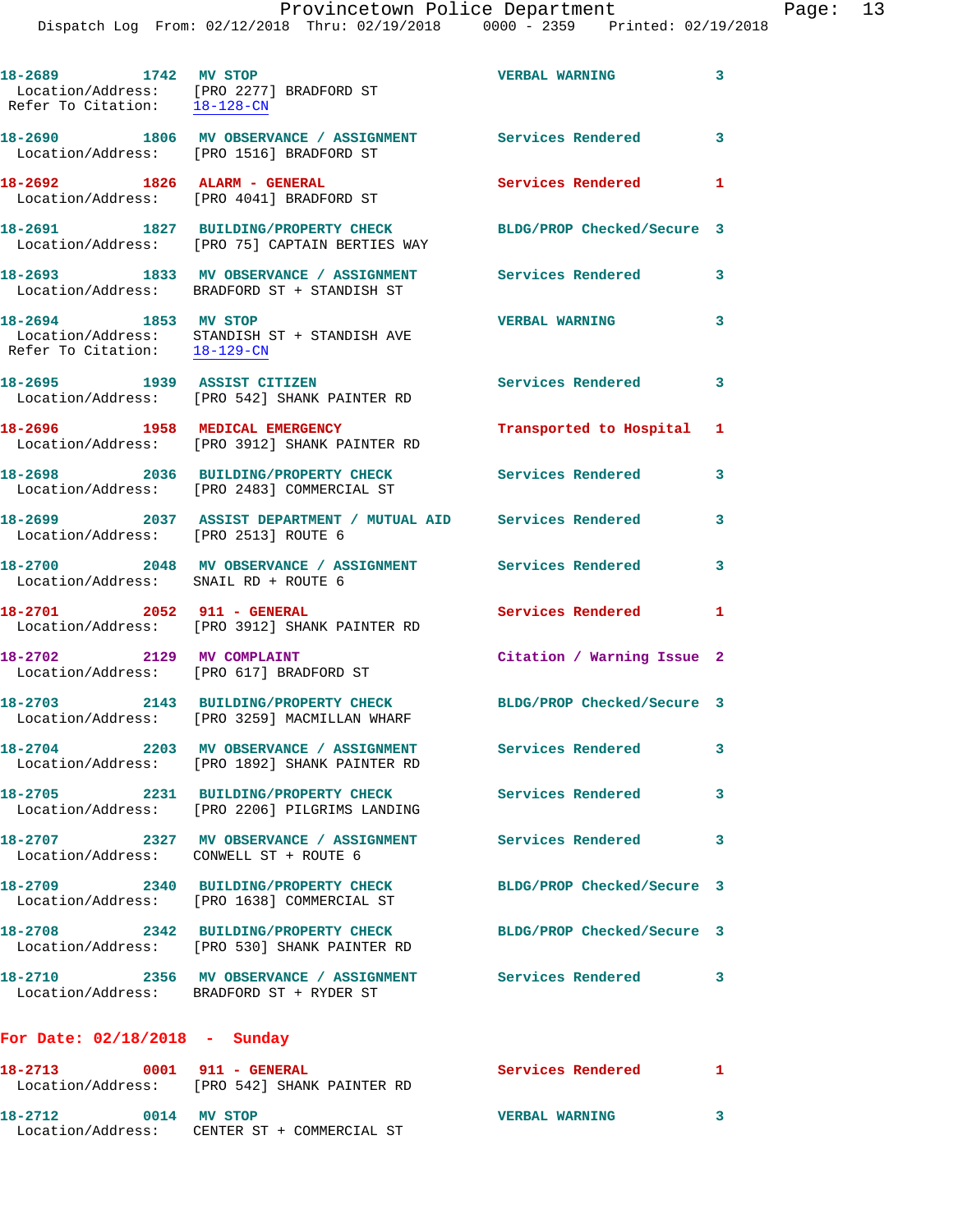|                                                                                    | Provincetown Police Department                                                                                       |                            |              | Page: 14 |  |
|------------------------------------------------------------------------------------|----------------------------------------------------------------------------------------------------------------------|----------------------------|--------------|----------|--|
|                                                                                    | Dispatch Log From: 02/12/2018 Thru: 02/19/2018 0000 - 2359 Printed: 02/19/2018                                       |                            |              |          |  |
| Refer To Citation: 18-130-CN                                                       |                                                                                                                      |                            |              |          |  |
|                                                                                    | 18-2711 0016 BAR CHECK<br>Location/Address: [PRO 399] COMMERCIAL ST                                                  | Services Rendered 2        |              |          |  |
|                                                                                    | 18-2714 0023 BUILDING/PROPERTY CHECK BLDG/PROP Checked/Secure 3<br>Location/Address: [PRO 444] HIGH POLE HILL        |                            |              |          |  |
| 18-2715 0025 MV STOP<br>Location/Address: PEARL ST<br>Refer To Citation: 18-131-CN |                                                                                                                      | VERBAL WARNING 3           |              |          |  |
| Location/Address: COMMERCIAL ST                                                    | 18-2716 0111 MEDICAL EMERGENCY Services Rendered 1                                                                   |                            |              |          |  |
|                                                                                    |                                                                                                                      |                            |              |          |  |
|                                                                                    | 18-2718 		 0116 		 ESCORT / TRANSPORT 			 Services Rendered<br>Location/Address: [PRO 105] COMMERCIAL ST             |                            | 3            |          |  |
|                                                                                    | 18-2719 		 0152 MV OBSERVANCE / ASSIGNMENT Services Rendered<br>Location/Address: BRADFORD ST + HOWLAND ST           |                            | 3            |          |  |
|                                                                                    | 18-2720 0155 BUILDING/PROPERTY CHECK Services Rendered<br>Location/Address: [PRO 75] CAPTAIN BERTIES WAY             |                            | $\mathbf{3}$ |          |  |
|                                                                                    | 18-2721 0239 BUILDING/PROPERTY CHECK Services Rendered 3<br>Location/Address: [PRO 3259] MACMILLAN WHARF             |                            |              |          |  |
|                                                                                    | 18-2722 0307 BUILDING/PROPERTY CHECK BLDG/PROP Checked/Secure 3<br>Location/Address: [PRO 3609] COMMERCIAL ST        |                            |              |          |  |
|                                                                                    | 18-2723 0515 MV OBSERVANCE / ASSIGNMENT No Action Required 3<br>Location/Address: SHANK PAINTER RD + JEROME SMITH RD |                            |              |          |  |
|                                                                                    | 18-2724 0517 BUILDING/PROPERTY CHECK<br>Location/Address: [PRO 182] COMMERCIAL ST                                    | BLDG/PROP Checked/Secure 3 |              |          |  |
| Location/Address: ROUTE 6                                                          | 18-2725 0534 MV OBSERVANCE / ASSIGNMENT Services Rendered 3                                                          |                            |              |          |  |
|                                                                                    | Location/Address: [PRO 519] RACE POINT RD                                                                            | BLDG/PROP Checked/Secure 3 |              |          |  |
|                                                                                    | 18-2727 0622 BUILDING/PROPERTY CHECK<br>Location/Address: [PRO 2539] RYDER ST EXT                                    | BLDG/PROP Checked/Secure 3 |              |          |  |
|                                                                                    | 18-2728 0628 BUILDING/PROPERTY CHECK<br>Location/Address: [PRO 1778] SHANK PAINTER RD                                | BLDG/PROP Checked/Secure 3 |              |          |  |
|                                                                                    |                                                                                                                      |                            |              |          |  |

**18-2729 0736 MV OBSERVANCE / ASSIGNMENT No Action Required 3**  Location/Address: [PRO 3430] COMMERCIAL ST

**18-2730 0817 BUILDING/PROPERTY CHECK BLDG/PROP Checked/Secure 3**  Location/Address: [PRO 444] HIGH POLE HILL **18-2731 0928 MEDICAL EMERGENCY Transported to Hospital 1**  Location/Address: [PRO 395] COMMERCIAL ST **18-2733 1020 MV OBSERVANCE / ASSIGNMENT Services Rendered 3**  Location/Address: ROUTE 6 **18-2734 1030 ASSIST DEPARTMENT / MUTUAL AID Services Rendered 3**  Location/Address: [PRO 1892] SHANK PAINTER RD **18-2735 1032 HARASSMENT / THREATS SPOKEN TO 2**  Location/Address: [PRO 1789] BRADFORD ST **18-2737 1206 MV OBSERVANCE / ASSIGNMENT No Action Required 3** 

Location/Address: ROUTE 6 + SNAIL RD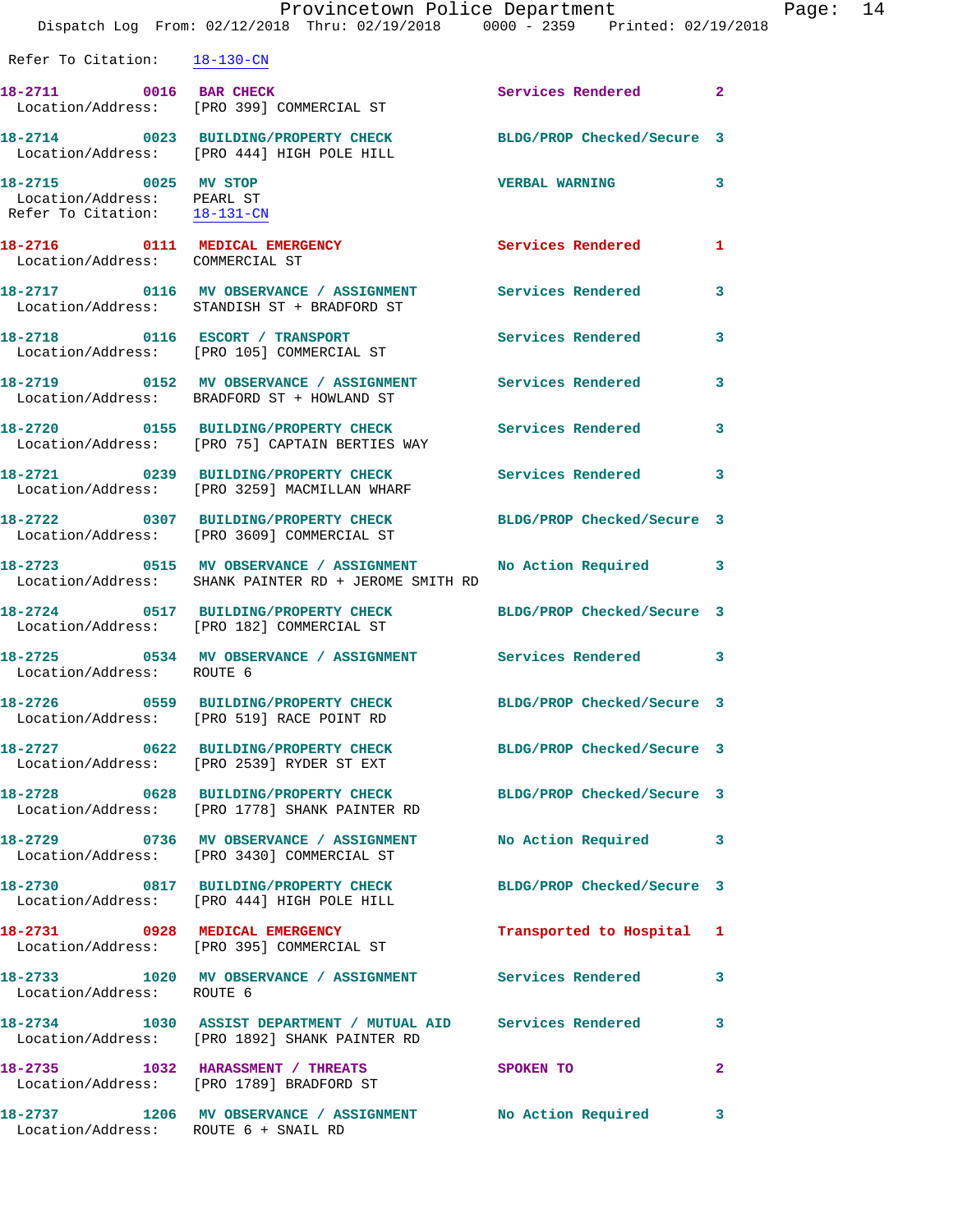|                                                                             | 18-2738 1207 SUSPICIOUS ACTIVITY<br>Location/Address: [PRO 1156] WINSLOW ST                           | <b>Services Rendered</b>   | $\mathbf{2}$   |
|-----------------------------------------------------------------------------|-------------------------------------------------------------------------------------------------------|----------------------------|----------------|
|                                                                             | 18-2739 1234 BUILDING/PROPERTY CHECK<br>Location/Address: [PRO 3259] MACMILLAN WHARF                  | <b>Services Rendered</b>   | 3              |
|                                                                             | 18-2740 1301 BUILDING/PROPERTY CHECK<br>Location/Address: [PRO 2483] COMMERCIAL ST                    | Services Rendered          | 3              |
|                                                                             | 18-2741 1325 BUILDING/PROPERTY CHECK<br>Location/Address: [PRO 2490] PROVINCELANDS RD                 | <b>Services Rendered</b>   | 3              |
| 18-2742 1328 SUSPICIOUS ACTIVITY<br>Location/Address: [PRO 1156] WINSLOW ST |                                                                                                       | Could Not Locate           | $\overline{2}$ |
|                                                                             | 18-2743 1426 BUILDING/PROPERTY CHECK<br>Location/Address: [PRO 3430] COMMERCIAL ST                    | Services Rendered          | 3              |
|                                                                             | 18-2744 1518 SUSPICIOUS ACTIVITY<br>Location/Address: [PRO 1158] WINSLOW ST                           | Services Rendered          | $\mathbf{2}$   |
|                                                                             | 18-2746 1551 BUILDING/PROPERTY CHECK<br>Location/Address: [PRO 106] COMMERCIAL ST                     | Services Rendered          | 3              |
| 18-2748 1606 MEDICAL EMERGENCY                                              | Location/Address: [PRO 3670] SHANK PAINTER RD                                                         | <b>PATIENT REFUSAL</b>     | 1              |
|                                                                             | 18-2749 1648 PARK, WALK & TALK<br>Location/Address: COMMERCIAL ST + RYDER ST                          | Services Rendered          | $\mathbf{2}$   |
|                                                                             | 18-2751 1727 MV OBSERVANCE / ASSIGNMENT Services Rendered<br>Location/Address: [PRO 2577] BRADFORD ST |                            | 3              |
|                                                                             | 18-2752 1805 BUILDING/PROPERTY CHECK<br>Location/Address: [PRO 3609] COMMERCIAL ST                    | BLDG/PROP Checked/Secure 3 |                |
|                                                                             | 18-2753 2003 BUILDING/PROPERTY CHECK<br>Location/Address: [PRO 2977] COMMERCIAL ST                    | <b>Services Rendered</b>   | 3              |
| 18-2755 2006 MV COMPLAINT                                                   | Location/Address: [PRO 1508] BRADFORD ST                                                              | Services Rendered 2        |                |
|                                                                             | 18-2757 2156 BUILDING/PROPERTY CHECK<br>Location/Address: [PRO 1638] COMMERCIAL ST                    | BLDG/PROP Checked/Secure 3 |                |
|                                                                             | 18-2759 2158 BUILDING/PROPERTY CHECK<br>Location/Address: [PRO 175] COMMERCIAL ST                     | BLDG/PROP Checked/Secure 3 |                |
|                                                                             | 18-2760 2207 BUILDING/PROPERTY CHECK<br>Location/Address: [PRO 3256] COMMERCIAL ST                    | BLDG/PROP Checked/Secure 3 |                |
|                                                                             | 18-2761 2219 BUILDING/PROPERTY CHECK<br>Location/Address: [PRO 444] HIGH POLE HILL                    | BLDG/PROP Checked/Secure 3 |                |
|                                                                             | 18-2762 2219 BUILDING/PROPERTY CHECK<br>Location/Address: [PRO 182] COMMERCIAL ST                     | BLDG/PROP Checked/Secure 3 |                |
|                                                                             | 18-2763 2220 MEDICAL EMERGENCY<br>Location/Address: [PRO 3670] SHANK PAINTER RD                       | <b>PATIENT REFUSAL</b>     | 1              |
| For Date: $02/19/2018$ - Monday                                             |                                                                                                       |                            |                |
|                                                                             | 18-2764 0023 BUILDING/PROPERTY CHECK<br>Location/Address: [PRO 3259] MACMILLAN WHARF                  | BLDG/PROP Checked/Secure 3 |                |
|                                                                             | 18-2765 0042 BUILDING/PROPERTY CHECK<br>Location/Address: [PRO 530] SHANK PAINTER RD                  | BLDG/PROP Checked/Secure 3 |                |

**18-2766 0047 MV OBSERVANCE / ASSIGNMENT No Action Required 3**